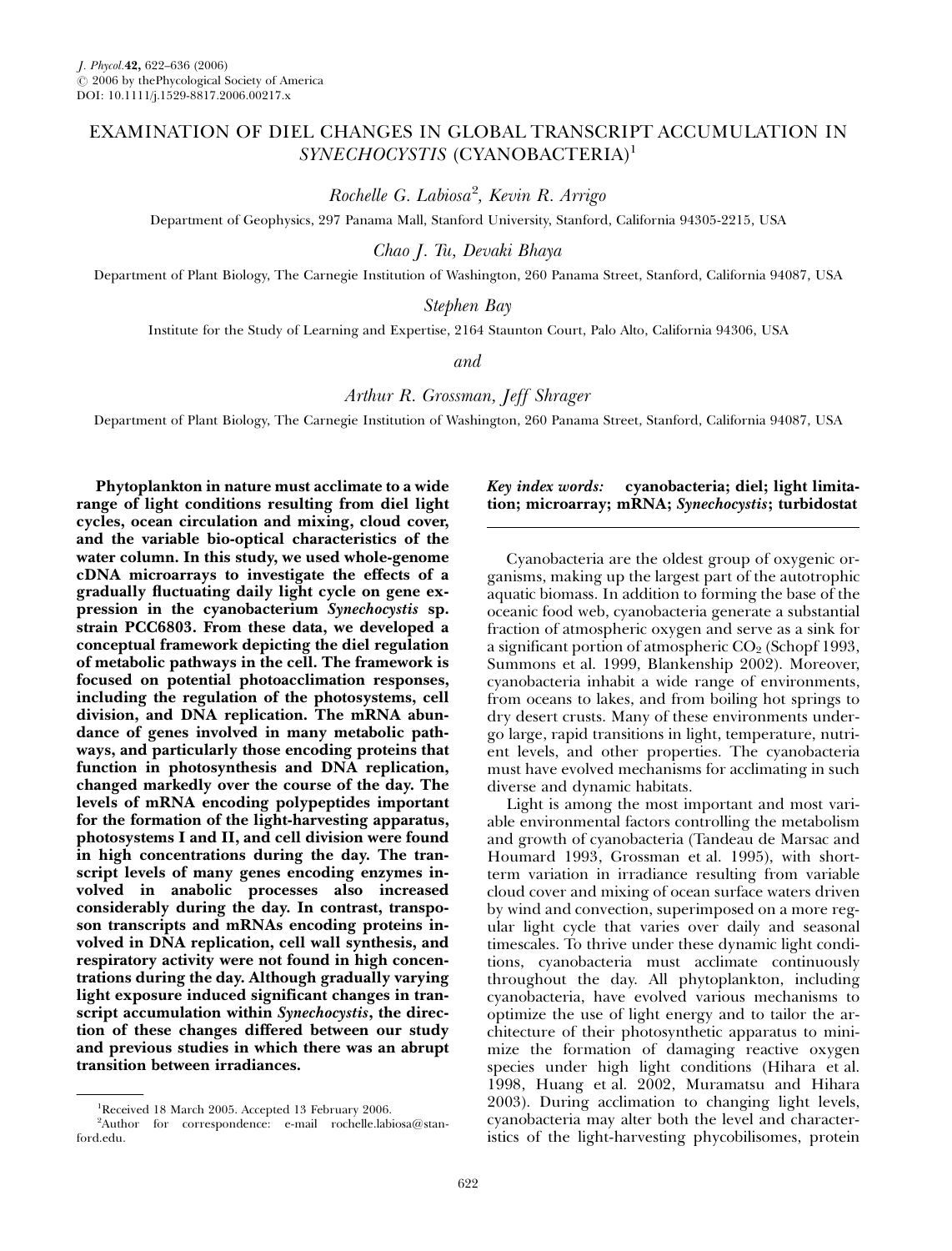complexes containing chl, or constituents of the photosynthetic reaction centers, photosystems I and II (PSI and PSII), to optimize the absorption of excitation energy and the efficiency of energy transfer (Tandeau de Marsac and Houmard 1993, Grossman et al. 1995, 2003). For example, soon after unicellular algae and cyanobacteria are shifted from low to higher light, photosynthesis saturates at the higher irradiances and both the absorbtion cross-section and the pigment content of the cell decrease (Escoubas et al. 1995, Grossman et al. 1995). When cells are exposed to high light for a significant amount of time, they dissipate excess absorbed light energy as heat in the short term (Grossman et al. 2001, Havaux et al. 2003), and adjust the stoichiometry of the photosynthetic complexes in the longer term (Fujita et al. 1987, Grossman et al. 1995). Many of these photoacclimation processes reflect functional changes in components of the photosynthetic apparatus that are controlled directly by light, or indirectly by the redox state of the cell, as set by the activity of the photosynthetic electron transport chain (Escoubas et al. 1995).

Recent batch culture studies have used whole-genome microarrays to examine the influence of changing light conditions on global transcript abundance in cyanobacteria. Although much of the phytoplankton population in oligotrophic marine environments is composed of the cyanobacteria genera Prochlorococcus and Synechococcus, many laboratory experiments use the freshwater cyanobacterium Synechocystis sp. strain PCC6803 (hereafter Synechocystis) because a complete genome sequence and whole-genome microarray, as well as a highly developed genetic system, have been available for this organism for a relatively long time. In addition, Synechocystis sp. PCC 6803 was first isolated from a dynamic light environment, a stratified lake, and various strains of Synechocystis spp. are environmentally numerous and important ecologically (Wood et al. 2002, Belykh and Sorokovikova 2003). Recently, microarray analyses were used to examine ''light stress'' responses in Synechocystis in order to examine how excess excitation modulates global, cyanobacterial gene expression and to identify possible regulatory systems (Hihara et al. 2001, 2003, Gill et al. 2002, Huang et al. 2002, Tu et al. 2004). However, the more ''typical'' responses of cyanobacteria to gradually fluctuating diel irradiances have yet to be examined extensively.

Studies in which Synechocystis was transferred from a continuous irradiance of  $50-200 \mu$ mol photons  $m^{-2} \cdot s^{-1}$  triggered a reduction in the level of transcripts encoding components of the photosynthetic apparatus, and an increase in the level of transcripts encoding enzymes required for  $CO<sub>2</sub>$  fixation, protection against photodamage, and protein synthesis (Hihara et al. 2001, Huang et al. 2002). In a similar experiment, Gill et al. (2002) used both whole- and partial-genome microarrays for Synechocystis to examine instantaneous transitions from darkness to bright light  $(250 \,\mu\text{mol}$  photons  $\cdot$  m<sup>-2</sup> $\cdot$ s<sup>-1</sup>). These authors found that approximately 35% of the genes examined responded to exposure to high light, particularly those

genes encoding polypeptides associated with PSI and PSII, carbon fixation, and ATP synthase. Upon exposure of *Synechocystis* to pure UVB and pure white light, Huang et al. (2002) found that a 3-fold increase in UVB induced a 4- to 6-fold increase in the psbA2 and psbA3 transcripts (encoding the DI polypeptide of PSII), which they attributed to damage to PSII. They also found 5- to 31-fold increases in the abundance of transcripts encoding the family of Hli (high light inducible) proteins, which may serve as chl carriers, function in the dissipation of excess absorbed light energy within antennae complexes, or modulate the biosynthesis of chl (Havaux et al. 2003, Xu et al. 2004), and strong repression among many of the PSI and light-harvesting transcripts. Tu et al. (2004) also demonstrated marked changes in levels of transcripts encoding components of the photosynthetic apparatus when Synechocystis was transferred from low  $(30 \,\mu\text{mol})$ photons  $\cdot$  m<sup>-2</sup> $\cdot$ s<sup>-1</sup>) to high (500 µmol photons ·  $(m^{-2} \cdot s^{-1})$  intensity illumination, and demonstrated that the  $dspA$  (hik33) mutant exhibited aberrant gene expression in both low and high light, suggesting that the mutant could not properly sense the light and/or intracellular redox conditions.

Although these studies demonstrate the utility of microarray analyses for monitoring cellular responses to changing environmental conditions, the light conditions used in these experiments differed markedly from a typical diel light cycle. The range of irradiances experienced by the cells was narrow and often high relative to the natural range, and measurements were made following abrupt transitions from low to high light, or after long continuous exposure to high light. Although these studies have provided significant insight into the responses of cyanobacteria to high light stress, specifically elucidating the short-term molecular basis for the frequently observed ''shock'' or ''stress'' responses, cyanobacteria more commonly undergo gradual changes in irradiance over the course of a day, and it is important to characterize their response to this light regime as well.

In the present study, we generated information on mRNA abundance in Synechocystis over a smoothly varying diel light cycle. Synechocystis was grown in a ''cyclodyn'' (a kind of turbidostat; see description in Methods section) under an illumination regimen that simulated diel changes in irradiance. Levels of mRNAs were monitored over the course of several days using whole-genome cDNA microarrays. This approach enabled us to determine how Synechocystis photoacclimates under gradually changing light conditions, eliminating some of the stress responses that may cloud interpretation of previous light acclimation studies as they apply to an understanding of the natural responses of the cyanobacteria.

#### METHODS

Inoculation and batch culture growth. Axenic, wild-type Synechocystis was grown in 50 mL of BG-11 medium (Stanier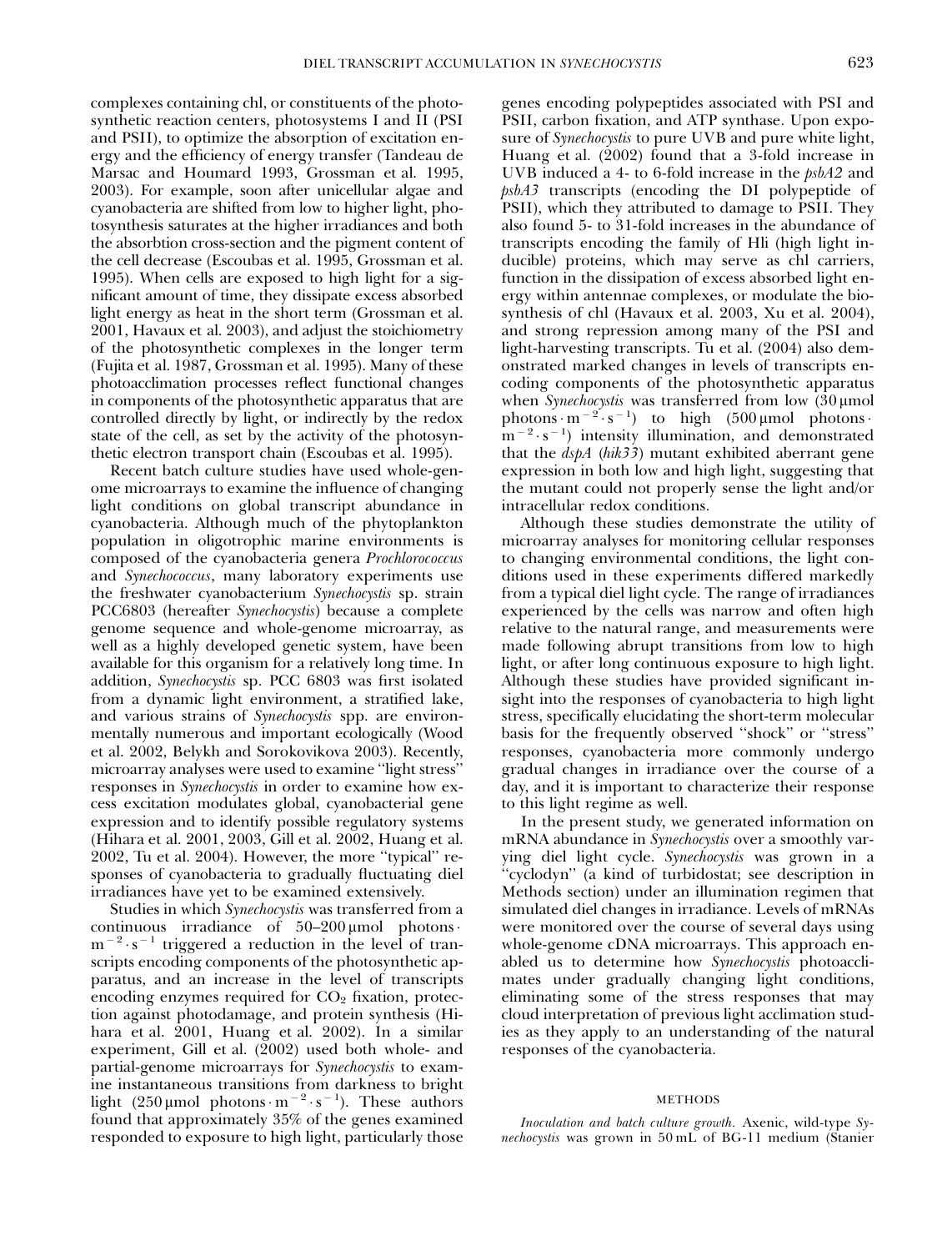et al. 1971) as batch cultures in continuous light of approximately  $60\,\upmu$ mol photons  $\cdot$  m $^{-2}\cdot$ s $^{-1}$  until the culture reached an  $\overrightarrow{OD_{750}}$  density of  $\sim 1.0$  (usually about 5 days). This culture was then used to inoculate  $\sim 1.5$  L of BG-11 medium maintained under sterile conditions in a cyclodyn (Methods, Cyclodyn apparatus). The cyclodyn cultures were maintained under a diel light cycling schedule (Methods, Light source) at  $27^{\circ}$  C and continuously stirred and bubbled with  $3\%$  CO<sub>2</sub> in air. After approximately 1 week of growth under light cycling conditions, the density of the cyclodyn culture was stabilized at an OD<sub>750</sub> of 0.6 (1.25  $\times$  10<sup>7</sup> cells  $\cdot$  mL<sup>-1</sup>). After approximately 3 days of additional growth at this density under light cycling conditions (approximately four generations), sampling was initiated and continued over a period of approximately 1 week.

Cyclodyn apparatus. The cyclodyn used for the continuous culture of Synechocystis was modeled after the cyclostat described by Bruyant et al. (2001). Our system was composed of a 1.5 L, 11.5 cm internal diameter Applikon (www.applikon.com) glass bioreactor with a sealed machined lid populated with ports that enable sparging, introduction of new medium, sample collection, and the measurement of temperature, pH, and culture density. The vessel was illuminated by a system of red-enriched fluorescent tubes (described below) and the entire apparatus was placed in a laminar flow hood to assist in maintaining sterility. Maintenance of the culture at an  $OD_{750}$  of 0.6 was accomplished using a Wedgewood Technology (San Carlos, CA, USA) Model BT65/E/A/3/ D turbidity sensor (turbidometer) connected to a Wedgewood 652 cell growth monitor. Elevated turbidity was reported from the growth monitor to an Applikon ADI 1030 biocontroller, which activated a pump to drain medium from the bioreactor when the density exceeded the set point  $(OD_{750}$  of 0.6). The biocontroller also monitored the medium level in the vessel. When the medium level declined, as a consequence of out-pumping triggered by excess turbidity as above, a medium inflow pump was activated by the biocontroller to deliver fresh BG-11 medium to the vessel. When the reduction in culture density resulting from fresh medium influx reached the density set point  $OD_{750} = 0.6$ ), a signal from the turbidometer inactivated the outflow pump, and as the set medium level was attained, the inflow pump was inactivated. The outflow rate was set to be slower than the inflow rate; this prevented drainage of the system before the inflow pump could refill it. As a result of this balance, the dilution rate of the cyclodyn was approximately equivalent to the growth rate of the algae. We have used this system to maintain the density of a sterile culture at a desired set point for up to a month.

Light source. Synechocystis cultures were illuminated with white light from two U-shaped, cool fluorescent, dimmable light tubes (Sylvania Dulux DL, FT55DL, 841, 55W). The lights were positioned horizontally 4 in from the wall of the cyclodyn, and were maintained on a dimming schedule to simulate a diel cycle. No appreciable heat was given off by the lights, and a constant temperature was recorded in the cyclodyn throughout the day and night. Dimming of the lights was automated using a QBasic program in steps of  $0-255$  ( $255 = 5$  V) according to the following equation:

 $L = 70 + (170 \sin (\pi \text{ seconds post } 24 \text{ h}/86, 400))$ If  $L <$ ; 0, then Level = 0, else Level = L

The light reached a peak output of  $400 \mu$ mol photons  $\cdot$  m<sup>-2</sup> s<sup>-1</sup> measured with a dry/wet (photosynthetically active radiation) radiometer (Biospherical Instruments, San Diego, CA, USA. model QSL-2101) at the outside surface of the cyclodyn at approximately noon, after which time the irradiance gradually declined to near 0 just before 6:00 p.m. This range in irradiance is similar to what cyanobacteria, which are often found in stratified waters, would be exposed to at the surface. Because the fluorescent lamps would not dim to complete darkness, an electromechanical timer turned the lamp power off at 6:00 p.m. The lamp power was turned back on at  $4:00$  a.m. The spectral output of the Osram Sylvania fluorescent lights (measured using a spectroradiometer from Analytical Spectral Devices, Inc., Denver, CO, USA) and the measured irradiance at the surface of the cyclodyn over the diel cycle are shown in Fig. 1A. This spectrum was the closest to that of natural surface light that we could find in a commercially available dimmable fluorescent bulb. The spectrum did not change over the diel light cycle. The irradiance that penetrated to the center of the culture when the cultures were maintained at an  $OD_{750}$  of 0.6 was lower by a factor of over 10 ( $\sim$ 17 µmol photons · m<sup>-2</sup> · s<sup>-1</sup> at noon), resulting in an attenuation coefficient of  $0.32 \text{ cm}^{-1}$ . This attenuation is similar to what would be found in a large bloom of cyanobacteria in nature. The light measured throughout the interior and exterior of the apparatus is shown in Fig. 1B.

Sampling. Because of the amount of algal biomass required for analyses at each sampling point, only one or two time points were sampled over the course of each day for a period of 1 week, yielding a time series of at least one sample every 2 h over the 24 h diel cycle. At each sampling point, the cyclodyn tap was cleared by eliminating the first  $\sim 50$  mL of culture that passed through it, after which  $\sim$  150 mL of culture was collected in a flask that was cooled in liquid nitrogen. This sample (continuously cooled to close to  $4^{\circ}$  C) was sep-



FIG. 1. (A) Output spectrum of the lamps used for growth in the cyclodyn as a fraction of total lamp output. (B) Light levels (integrated PAR) measured in the culture are depicted as shaded regions in this plan view of the cyclodyn. All measurements are as umol photons  $\cdot$  m<sup>-2</sup> $\cdot$ s<sup>-1</sup>. Note that there is an approximately 40-fold reduction in incident light (PAR) between the most proximal surface of the cyclodyn facing the lights and the distal surface. The maximal light level at the source was  $900 \mu \text{mol}$ photons  $\cdot$  m<sup>-2</sup> $\cdot$ s<sup>-1</sup>, while the maximum level at the proximal surface was  $400 \mu$ mol photons  $\cdot$  m<sup>-2</sup> $\cdot$  s<sup>-1</sup> and coincided with noon.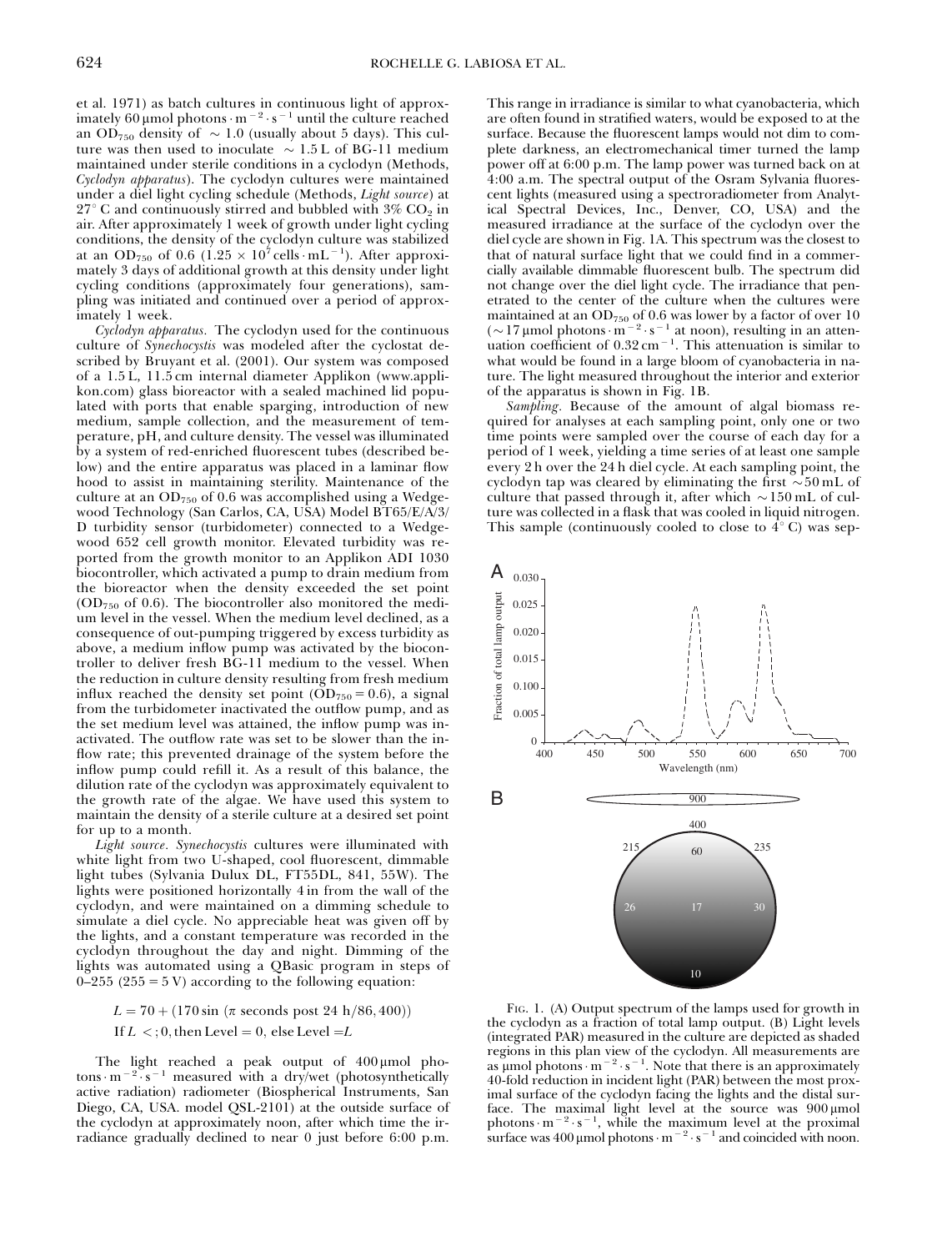arated into four aliquots, two of which were poured into two 50 mL falcon tubes and immediately pelleted by centrifugation at  $5000$  rpm for  $5 \text{ min}$  at  $4^{\circ}$  C in an SA600 rotor. The supernatant was drained from the pelleted cells, the falcon tube was immersed in liquid  $N_2$ , and the tube with the frozen pellet was transferred to  $-80^{\circ}$  C for storage. Duplicate 1 mL subset samples were used for measuring algal absorption in vivo from  $300$  to  $800$  nm (Beckman DU70 spectrophotometer, Fullerton, CA, USA), and another set of duplicate  $1-2$  mL subset samples were used for chl a and phaeopigment measurements. To measure the levels of chl  $a$  and phaeopigments per cell, samples were filtered onto Whatman GF/F 25 mm filters (Whatman, Maidstone, UK), extracted, and analyzed by previously established techniques (Holm-Hansen and Riemann 1978).

RNA isolation. Frozen pellets derived from the 50 mL aliquots of culture were resuspended in  $500 \mu L$  of NAES extraction buffer (50 mM sodium acetate, pH 5.1, 10 mM EDTA, 1% sodium dodecylsulfate). An equal volume of acidic phenol (equilibrated with NAES) was added to the suspension (approximately 1.0 mL) along with 100 mg of glass beads  $(0.1 \,\mu m$  average diameter; Sigma, St. Louis, MO, USA) before agitation (two times for 30 s each) by vortexing. The beads and cell debris were pelleted by a brief centrifugation (5 s at full speed in an Eppendorf microfuge), and the supernatant was subjected to two phenol/chloroform (1:1) and one chloroform extraction. The aqueous phase was made 0.3 M NaOAc, and nucleic acid was precipitated by the addition of two volumes of ethanol, followed by a 2 h incubation at  $-20^{\circ}$  C. Precipitated nucleic acid was collected by centrifugation (10 min, full speed in an Eppendorf microfuge), washed with 70% ethanol, resuspended in Tris-EDTA, (ethylene diamine tetraacetic acid) and treated with 25 U of RNase-free DNase I (Amersham Biosciences, Piscataway, NY, USA) at room temperature for 30 min. The DNase I was denatured by two phenol/chloroform extractions and the aqueous phase from the second extraction was made 0.3 M NaOAc before precipitation of total RNA with two volumes of ethanol. A microarray reference sample was generated by mixing together an aliquot of each of the purified RNA samples, which contained approximately equal amounts of total RNA.

RNA blot hybridizations. Aliquots of purified RNA ( $10 \mu$ g, approximately  $3 \mu L$  per sample) were added to  $10 \mu L$  stock sample buffer  $15\%$  v/v H<sub>2</sub>O%, 50% v/v deionized formamide,  $10\%$  v/v  $10\times$  MEN buffer (0.2 M MOPS buffer, 80 mM NaOAc and 10 mM EDTA, pH 8.0), 15% v/v 37% formaldehyde,  $10\%$  v/v  $400 \mu L/mL$  ethidium bromide]. The samples were heated at  $70^{\circ}$  C for 5 min, placed immediately on ice, and then electrophoresed in a 1.3% agarose gel containing 2% formaldehyde. The gel was submerged in a running buffer consisting of  $1 \times$  MEN containing 0.2% formaldehyde. The samples were electrophoresed at 100 V constant voltage until the lead dye (the lead dye was xylene cyanol and the lagging dye was bromophenol blue) had migrated  $\frac{3}{4}$  of the way down the gel. The gel was photographed, washed in water for 15 min, and twice in  $10 \times$  SSC for 5 min (with gentle agitation). The RNA in the gel was transferred to a Hybond<sup>™</sup> Nylon membrane (Amersham Biosciences) as described by the manufacturer, and then cross-linked to the membrane using a Stratalinker 1800 UV cross linker (Stratagene, La Jolla, CA, USA).

The RNA bound to the nylon membrane was probed using the Gene Images CDP Star Hybridization Detection Bioluminescent Kit (Amersham Biosciences/General Electric, New Brunswick, NJ, USA). The membrane was moistened in  $5 \times$ SSC and then prehybridized with preheated  $(65^{\circ} \text{ C})$  hybridization buffer (5% $\times$  SSC, 0.1% SDS, 5% dextran sulfate) for 30 min with constant agitation. The labeled DNA probes (polymerase chain reaction products synthesized using Taq polymerase from Fermentas Inc., Hanover, MD, USA) were prepared and labeled by incorporation of fluorescein (Fl)-labeled dUTP according to the CDP kit, boiled for 5 min, placed immediately on ice, centrifuged at full speed for 30s in an Eppendorf microcentrifuge, and added to a glass tube containing the membrane with the bound RNA and hybridization buffer; the final probe concentration was  $\sim 10$  ng/mL. Hybridizations were performed overnight at 65°C. Following the hybridization, the membranes were washed in preheated  $1 \times$ SSC/0.1% SDS at  $65^{\circ}$  C for 15 min;  $\sim 2$  mL of the wash buffer was used per cm<sup>2</sup> of membrane. A second, more stringent 15 min wash was performed with  $0.1\% \times$  SSC,  $0.1\%$  SDS, and the hybridized probe was detected using the CDP-Star Detection Module (Amersham Biosciences, RPN 3510), which relies on interaction of the Fluorescein dUTP incorporated into the probe with an anti-fluorescein alkaline phosphatase conjugate (AP). The AP is used to catalyze the decomposition of a stabilized dioxetane substrate, which is detected using an X-ray film. This assay was performed as described by the manufacturer.

Microarray hybridization and data analysis. Microarrays with array elements representing all genes on the Synechocystis genome were previously generated (Postier et al. 2003, Tu et al. 2004). The arrays were used to monitor changes in transcript levels over the diel cycle. Isolated total RNA  $(25 \mu g)$ from cells at different times of the diel cycle was incubated with a mixture of gene-specific reverse primers (a reverse primer was synthesized for each gene on the genome) and 30 U of Superscript II RNase H minus reverse transcriptase (Invitrogen, Carlsbad, CA, USA) for first-strand cDNA synthesis. This reaction was performed at  $42^{\circ}$  C for 1 h in a volume of  $40 \mu L$ . Following first-strand synthesis, the RNA template was degraded with RNase H and second-strand synthesis was initiated with the Klenow fragment of DNA polymerase (USB, Cleveland, OH, USA), random primers, and Cy3- or Cy5-dUTP fluorescent nucleotides (Amersham Biosciences). For second-strand synthesis, we used 0.25 mM of each of dCTP, dATP, dGTP, 0.09 mM dTTP, 1 mM Cy3 dUTP or Cy5-dUTP, and 10 U per reaction of Klenow fragment of DNA polymerase. After incubating the reaction for  $3 h$  at  $37^{\circ}$  C, the labeled cDNA fragments were purified using the QIAquick spin column (Qiagen, Valencia, CA, USA) and labeled cDNA representing  $12.5 \mu$ g of input RNA was resuspended in hybridization buffer  $(3\% \times SSC, 0.3\%$  SDS,  $\rm \tilde{0.17}$  µg µL $^{-1}$  tRNA) to 30 µL, denatured at 95 $^{\circ}$  C for 90 s, and applied to the array by capillary delivery under a glass lifter slip (Eric Scientific, Portsmouth, NH, USA). Multiple slides were sealed in custom-built hybridization chambers and the hybridization was performed at  $65^{\circ}$  C for 16 h. Approximately 1 mL of  $3 \times$  SSC was added to a well at the base of the incubation chamber to maintain humidity during hybridization. Following hybridization, arrays were washed for 2 min each at room temperature in low-stringency  $(2\% \times SSC, 0.03\% SDS),$  moderate-stringency  $(1 \times SSC),$ and high-stringency  $(0.05 \times SSC)$  wash solutions, dried in a Savant Speedvac Plus (Savant, Holbrook, NY) by centrifugation for 2 min, and scanned using a GenePix Laser Scanner 4000 (Axon Instruments, Foster City, CA, USA). For each microarray, two hybridization reactions per time point were performed (dye swaps). For one analysis, equal amounts of Cy5-labeled cDNA from a test sample (RNA from each of the distinct time points of the diel cycle) and Cy3-labeled cDNA from a reference sample (pooled RNA from all samples collected over the course of the experiment) were mixed and hybridized to the array. A second set of hybridizations was performed in which test sample cDNA was labeled with Cy3 dUTP and reference sample cDNA was labeled with Cy5 dUTP. Each slide contained four copies of the array set representing the complete Synechocystis gene complement.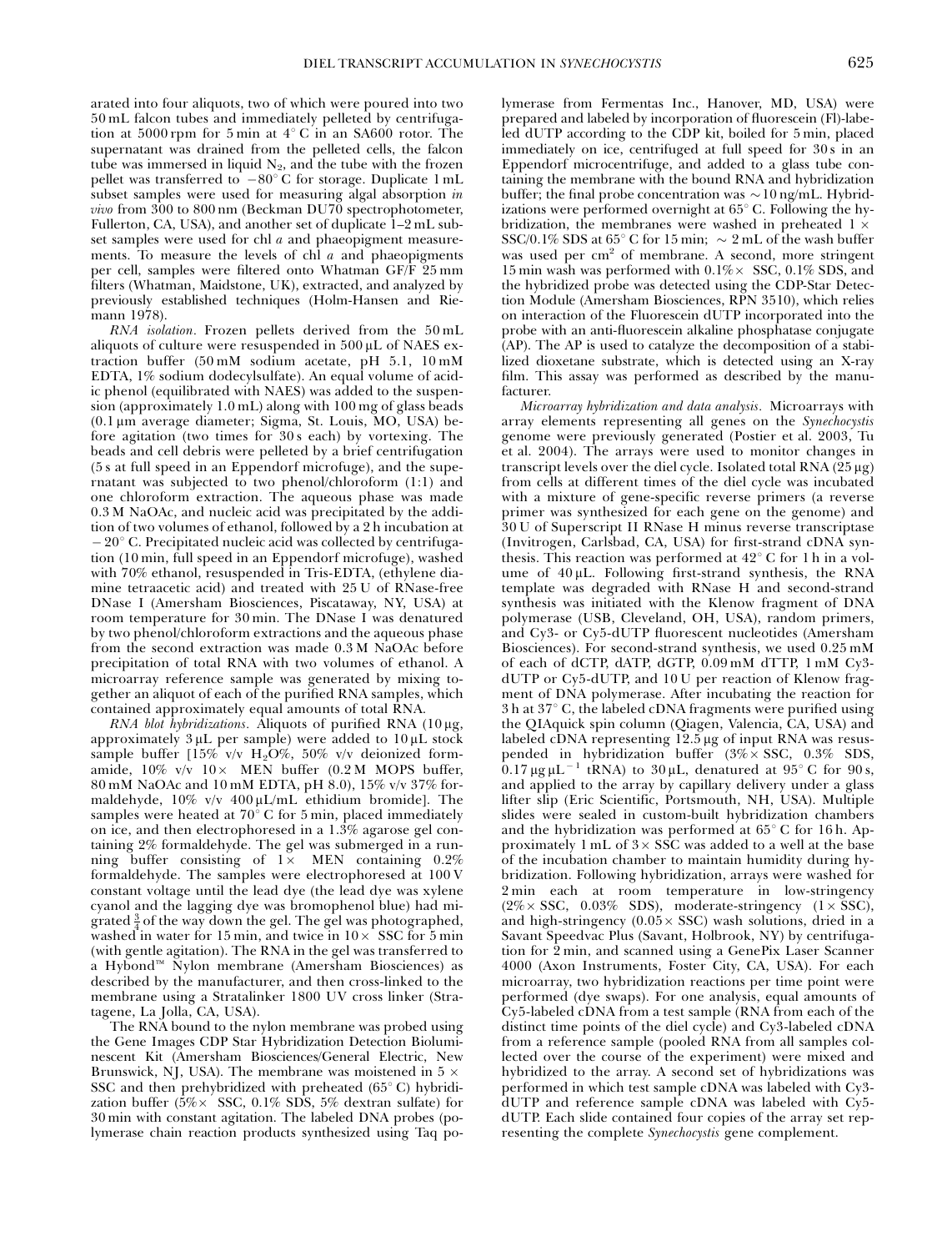Data analysis. The images generated by the GenePix Laser Scanner 4000 were imported into GenePix Pro 3.0 (Axon Instruments) and spot intensities from scanned slides were quantified. Grids were predefined and manually adjusted to ensure good spot recognition. Spot signals that were distorted by dust or local high backgrounds were manually flagged and not included in subsequent analyses. After determining the relative ratios of the fluorescent signals from Channel 1 (Ch1; 532 nm) to Ch2 (635 nm), the data files (.gpr files) were imported into the Stanford Microarray Data base (genomewww5.stanford.edu and Gollub et al. 2003) and normalized using the standard SMD normalization procedure. The primary data sets can be viewed and downloaded at http://genome-www.stanford.edu/microarray/; the experiment ID numbers are: 40132, 44972, 44973, 37075, 40134, 44974, 40136, 44975, 44976, 55353, and 55354.

The microarrays used for these experiments contained four copies of array elements for the 3168 genes (total 12,672 array elements) that comprise the Synechocystis genome. In addition to removal of poor-quality spot images (e.g. with dust, as above), several layers of analytical filters were imposed in order to ensure high-quality data. Only the spot images with Ch1-normalized mean intensity/median background intensity greater than 2.5, Ch2-normalized mean intensity/median background intensity greater than 2.5, and either Ch1 net mean or Ch2-normalized mean intensities of greater than or equal to 250 were used in the analysis. A total of 13,356 spots passed these filters. We also compared data from time points collected during two separate runs to determine the reproducibility of the data. We found that for one time point at  $12:00$  (noon), the correlation was relatively good ( $R^2 = 0.74$ ), while for the other time point (8:00 a.m.) the correlation was fair ( $R^2 = 0.24$ ). This was not unexpected, given that the molecular responses change greatly over very short periods of time during the transitions from light to dark (or dark to light), and therefore the data collected during transitions would be highly variable, whereas data collected during the middle of the day outside of the transition period would be more predictable. In addition, we found that the concentrations of RNA were low in general during the early morning and late evening, decreasing the signal to noise significantly at these time points.

The signals from each of the four copies of a specific array element on a given slide, and across slides, were considered as separate observations. Two statistical tests, an analysis of variance (ANOVA) and correlation with light level, were performed on the resulting time series for each individual transcript. The ANOVA enabled us to decide for which genes there was a statistically significant change in the measure over time. For purposes of display and discussion, we used an F score cutoff of 5.0 to indicate significance ( $P < 0.05$ , df = 9). Correlation with light levels (time of day) for a given gene was carried out between the series of calculated light levels over time of day  $(L$  in the above equation, depicted in Fig. 2), and the mean of all the good measures at each time for that gene, that is, the mean of all data not missing or flagged bad, from both biological replicates and all four on-chip replicates.

For the purposes of discussion, we used a cutoff of a correlation coefficient greater than 0.6 (positive or negative,  $P<0.05$ ). We examined the effect of excluding outlier data points more than 2 SD from the mean of the value obtained for the transcript levels of each gene at each time point, but this did not significantly change the results; therefore, outlier values were retained.

A subset of metabolically significant transcripts for which there are meaningful annotations of the encoded proteins, with  $F$  scores greater than or equal to 5.0, only one missing value (time point) allowed per transcript, and abundances that exhibited the strongest correlations with light are considered the ''cleanest'' transcripts (these headings for these transcripts



FIG. 2. Light level (dotted line) is overlain with the inflow of BG-11 enrichment medium (solid line). The light was activated at 4:00 a.m. and turned off at 6:00 p.m. The inflow of medium was measured as the hourly mean pump rate (pumps per sec) averaged over a 5 h window. The pump rate reflects the growth rate of the cells.

plus psaA, psbA, and cpcB are presented in Table 1, and the correlations with light are presented in Table 2). Appendix S1 (online) at: reports analyses for all meaningfully annotated transcripts with  $F > 5.0$ . The raw microarray images are available publicly through the Stanford Microarray Data base (http://genome-www.stanford.edu/microarray). Missing values were not replaced in order to avoid distorting the correlations, so the actual appropriate df and  $F$  score threshold for significance to  $P < 0.05$  varies from one gene to the next, depending upon how many values were involved in the calculations. We used 5.0  $(F)$  as a rough way of reducing the numbers of genes appearing in the in-text tables.

In interpreting the results of the present study, it is important to bear in mind the stringency that was used to determine whether or not a change in transcript abundance was strongly and significantly correlated with irradiance. The ANOVA criteria may exclude a transcript either because it does not change, or because the signal-to-noise ratio is too low on the microarray to detect a significant change. This difficulty occurs for many genes that are not expressed at high levels. A similar problem arises with the correlation analysis. Therefore, if a gene does not appear in these tables, this does not necessarily mean that it does not change over the course of the day because the effect may be masked by measurement noise.

#### RESULTS

Synechocystis exhibited a diel cycle in growth rate that mirrored daily changes in light level. Specifically, growth was observed only during the daylight hours, with maximum growth coinciding with the highest irradiance, which was reached at noon (Fig. 2). The doubling time of the cells was approximately 19 h. Because of the cell density of the cultures, the mean light level within the cyclodyn at maximum light output was only 31 µmol photons  $\cdot$  m<sup>-2</sup> $\cdot$ s<sup>-1</sup> (assuming rapid mixing; measured by integrating the irradiance at  $\sim$  20 places on the top surface of the cylinder and averaging over the surface area, 104 cm), which is well below the intensity that would saturate photosynthetic electron transport. As expected under such conditions, the culture accumulated high levels of chl *a* (mean  $\pm$  SD = 2681  $\pm$  207.9 µg/L, *n* = 22) and low levels of phaeopigments  $(46.16 \pm 52.96 \,\mu\text{g/L})$ ,  $n = 22$ ), with a phaeopigment to chl *a* ratio of 0.01.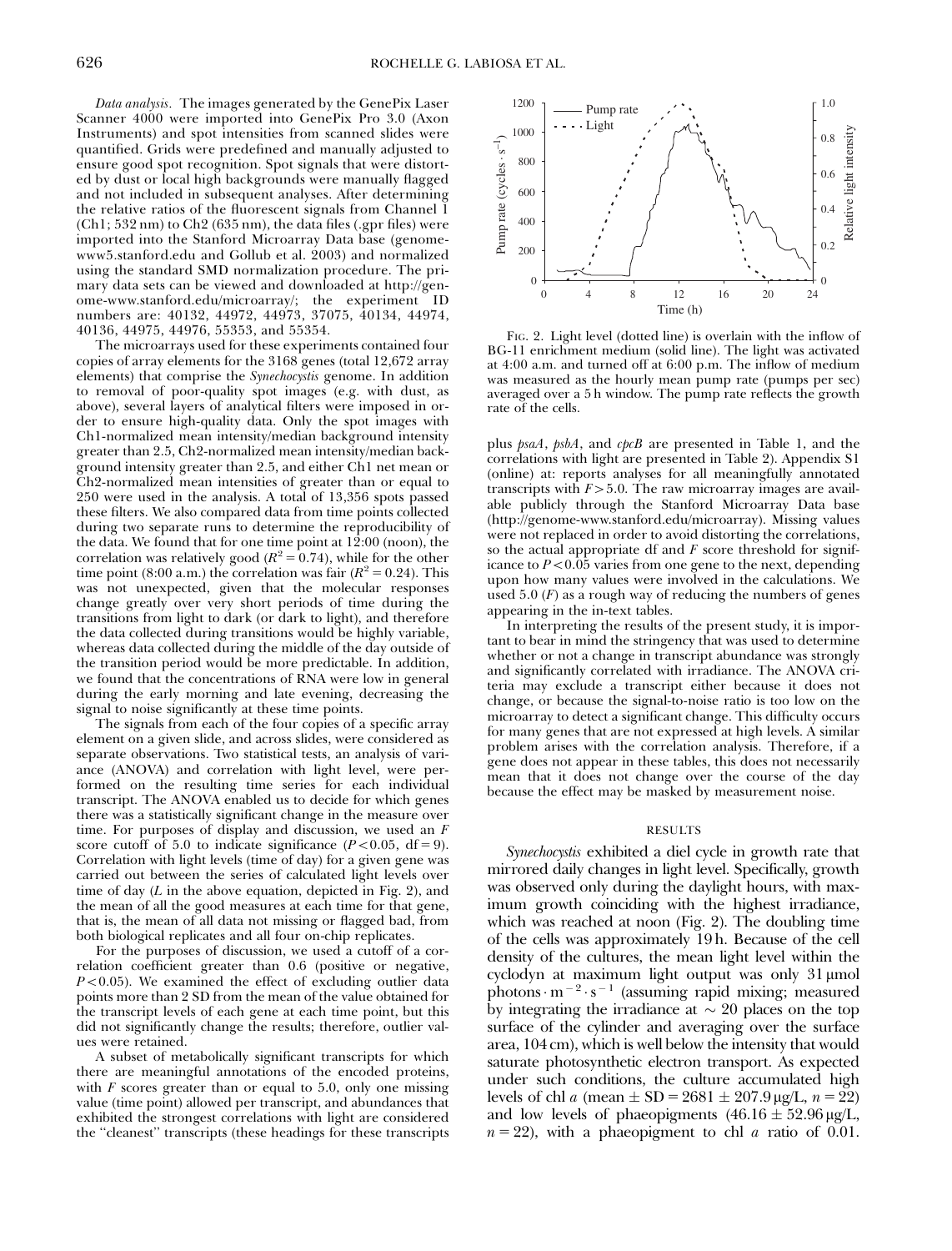| Gene           | Subcategory                                                              | Transcript annotation                                       |
|----------------|--------------------------------------------------------------------------|-------------------------------------------------------------|
| SLL1214        | Adaptations and atypical conditions                                      | Phytochrome-regulated gene (PNIL34 or AT103)                |
| SLL1234        | Amino acids and amines                                                   | S-adenosylhomocysteine hydrolase (ahcY)                     |
| <b>SLR1390</b> | <b>Cell division</b>                                                     | Cell division protein FtsH (ftsH)                           |
| <b>SLR0009</b> | $CO2$ fixation                                                           | Ribulose bisphosphate carboxylase large subunit (rbcL)      |
| <b>SLL1525</b> | $CO2$ fixation                                                           | Phosphoribulokinase (prkor ptk)                             |
| <b>SLR1777</b> | Cobalamin, heme, phycobilin, and porphyrin                               | Mg chelatase subunit ChID (chID)                            |
| <b>SLL1091</b> | Cobalamin, heme, phycobilin, and porphyrin                               | 391 aa (43 kD) bacteriochlorophyll synthase subunit         |
| <b>SLR1641</b> | Degradation of proteins, peptides, and glycopeptides                     | $ClpB$ protein $(clpB)$                                     |
| <b>SLL1427</b> | Degradation of proteins, peptides, and glycopeptides                     | Protease HhoB (hhoBor htrH)                                 |
| <b>SLL1290</b> | <b>Degradation of RNA</b>                                                | Ribonuclease II (rnb)                                       |
| <b>SLR1543</b> | DNA replication, restriction, modification, recombination,<br>and repair | DNA-damage-inducible protein                                |
| <b>SLR1350</b> | Fatty acid, phospholipid, and sterol metabolism                          | Fatty acid desaturase (desA)                                |
| SLL0541        | Fatty acid, phospholipid, and sterol metabolism                          | Acyl-CoA desaturase 1 (desC(des9))                          |
| SLR1756        | Glutamate family/nitrogen assimilation                                   | Glutamate–ammonia ligase (glnA)                             |
| <b>SLL0018</b> | Glycolysis                                                               | Fructose-16-bisphosphate aldolase (cbbA or cfxA)            |
| <b>SLR0394</b> | Glycolysis                                                               | Phosphoglycerate kinase (pgk)                               |
| <b>SLL1434</b> | Murein sacculus and peptidoglycan                                        | Penicillin-binding protein 1B (mrcAor ponA)                 |
| <b>SLR0011</b> | Other                                                                    | Unknown function (presumed rbcX)                            |
| <b>SLL0005</b> | Other                                                                    | <b>ABC1-like</b>                                            |
| <b>SLL1750</b> | Other                                                                    | Urease $\alpha$ subunit (ureC)                              |
| <b>SLR2094</b> | Other                                                                    | $G$ lpX protein (glpX)                                      |
| <b>SLL1479</b> | Pentose phosphate pathway                                                | Glucose-6-P-dehydrogenase (devB)                            |
| <i>SLR1834</i> | Photosystem 1                                                            | $P700$ apoprotein subunit Ia (psaA)                         |
| <i>SLR1181</i> | Photosystem II                                                           | Photosystem II D1 protein (psbA1)                           |
| <b>SLR0927</b> | Photosystem II                                                           | photosystem II D2 protein (psbD2)                           |
| <b>SLL0849</b> | Photosystem II                                                           | photosystem II D2 protein (psbD)                            |
| <b>SLL0427</b> | Photosystem II                                                           | Photosystem II manganese-stabilizing polypeptide (psbO)     |
| <b>SLL1578</b> | Phycobilisome                                                            | Phycocyanin a subunit (cpcA)                                |
| <i>SLL1577</i> | Phycobilisome                                                            | Phycocyanin b subunit (cpcB)                                |
| <b>SLR0079</b> | Protein and peptide secretion                                            | General secretion pathway protein E (gspE)                  |
| <b>SLL1814</b> | Protein and peptide secretion                                            | Preprotein translocase SecY subunit (secY)                  |
| <b>SLR1226</b> | Purine ribonucleotide biosynthesis                                       | Phosphoribosyl aminoidazole succinocarboxamide              |
|                |                                                                          | synthetase (purC)                                           |
| <b>SLR1805</b> | <b>Regulatory functions</b>                                              | Sensory transduction histidine kinase                       |
| <b>SLR0533</b> | Regulatory functions                                                     | Sensory transduction histidine kinase                       |
| <b>SLR2099</b> | <b>Regulatory functions</b>                                              | Receiver/transmitter                                        |
| <b>SLR1403</b> | <b>Regulatory functions</b>                                              | Integrin $\alpha$ - and $\beta$ 4- subunit domain homologue |
| <b>SLR0322</b> | Regulatory functions                                                     | CheA like protein                                           |
| SLR1529        | Regulatory functions                                                     | Nitrogen assimilation regulatory protein                    |
| <b>SLL0779</b> | <b>Regulatory functions</b>                                              | PleD gene product homologue                                 |
| <b>SLR0473</b> | <b>Regulatory functions</b>                                              | Phytochrome (phy)                                           |
| SLR0210        | Regulatory functions                                                     | Sensory transduction histidine kinase                       |
| <b>SLR1356</b> | Ribosomal proteins: synthesis and modification                           | 30S ribosomal protein S1 (rps1)                             |
| <b>SLL0767</b> | Ribosomal proteins: synthesis and modification                           | 50S ribosomal protein L20 (rpl20)                           |
| SLR1643        | Soluble electron carriers                                                | Ferredoxin-NADP oxidoreductase (petH)                       |
| <b>SLR2057</b> | Transport and binding proteins                                           | Water channel protein (apqZ)                                |
| <b>SLL1982</b> | <b>Transposon-related functions</b>                                      | Transposase $(ISY352 c2)$                                   |
|                |                                                                          |                                                             |

TABLE 1 Subset of transcripts strongly correlated with the diel cycles that have the most complete data (i.e. eight or nine out of nine timepoints represented), plus *cpcB*, *psaA*, and *psbA1* (italicized).

Negatively correlated with daytime are shown in bold, positively correlated are shown in plain text.

These values are indicative of healthy, actively growing cultures that are not experiencing light stress (Holm-Hansen and Riemann 1978, Parsons et al. 1984). In addition, analysis of the in vivo spectral absorption data revealed very little difference in peak ratios over the course of the experiment.

Relationship between light cycle and mRNA level. Although total transcript abundance was generally low at night, many individual transcripts showed dramatic diel variation. The transcripts from 1349 genes had F scores greater than 5.0, and 776 of these had meaningful Cyanobase annotations. The annotations were obtained from Cyanobase (www.kazusa.or.jp/cyano/ cyano.html; last accessed July 1, 2003). A selected set of transcripts with meaningful annotations that are most strongly correlated with light level can be found in Table 1, while their abundances and the strength of their correlations with light can be found in Table 2; all significantly correlated transcripts (excluding unknown transcripts), their abundances at each light level, and the strength of their correlations with light can be found in Appendix S1. All transcripts referred to in the text can be found in Appendix S1.

Transcripts exhibiting positive correlations with light. In this group, transcripts encoding ATP synthase (Tables 1 and 2), carbon fixation enzymes (Tables 1 and 2, Fig. 3B), and light-harvesting and photosystem polypeptides (Tables 1 and 2, Fig. 3A) and specific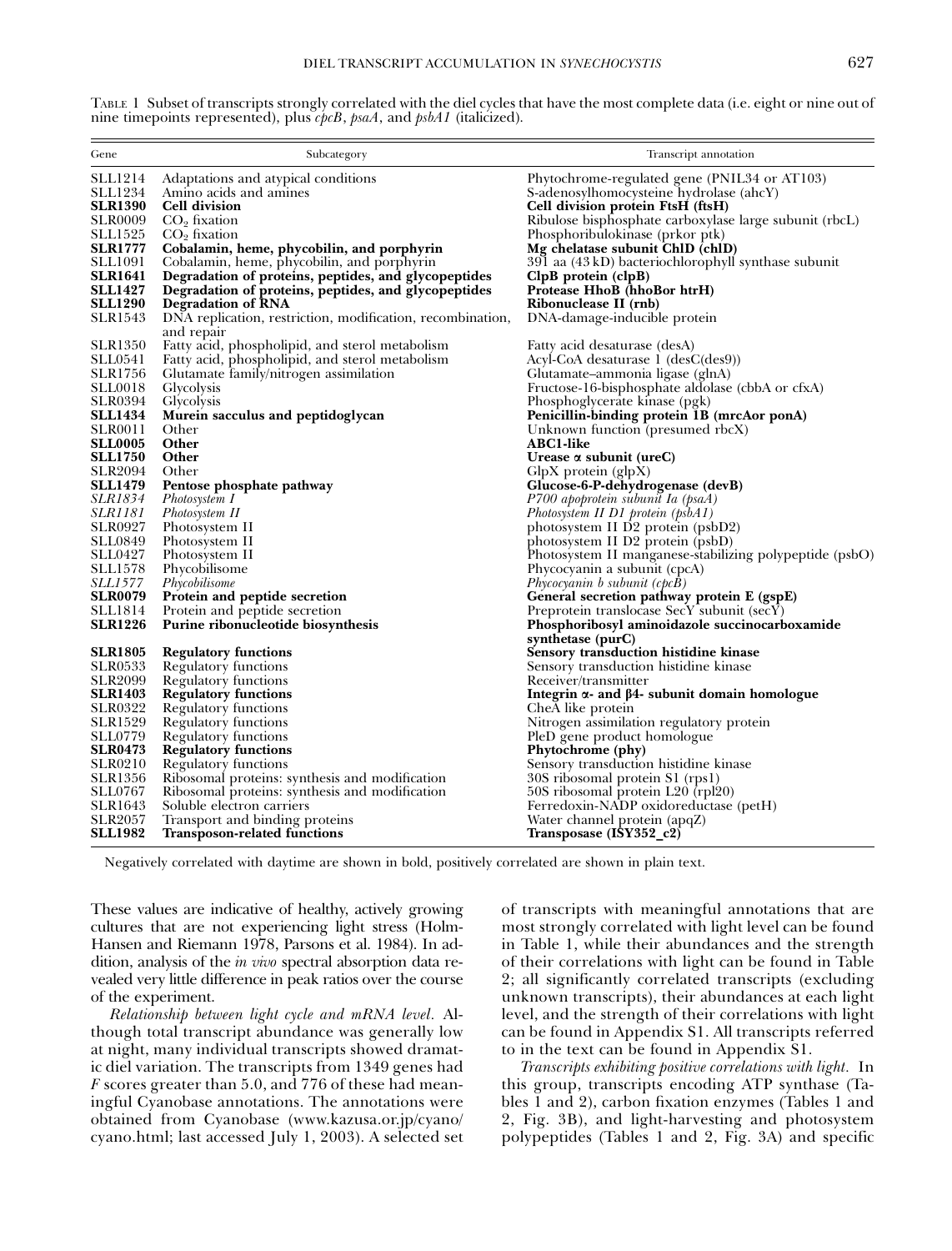TABLE 2. Fold change difference between the sample and reference is shown under each time point (0:00 a.m.–8:00 p.m.) for genes described in Table 1.

| Gene           | 0:00                        | 6:00              | 8:00     | 10:00             | 12:00             | 14:00                   | 16:00    | 18:00                   | 20:00             | $R^2$ |
|----------------|-----------------------------|-------------------|----------|-------------------|-------------------|-------------------------|----------|-------------------------|-------------------|-------|
| <b>SLL0005</b> | 1.237                       | 1.264             | $-1.003$ | 1.131             | $-1.232$          | $\sim 100$ km s $^{-1}$ | $-1.454$ | 1.168                   | 1.333             | 0.321 |
| <b>SLL0018</b> | $\ddotsc$                   | $-5.108$          | 2.041    | $-2.228$          | 2.354             | $-1.896$                | $-1.208$ | $-5.334$                | $-3.600$          | 0.279 |
| SLL0427        | $\ddotsc$                   | $-3.956$          | 1.253    | $-2.155$          | 1.579             | $-1.165$                | 1.480    | $-4.415$                | $-4.330$          | 0.398 |
| <b>SLL0541</b> | $\ddotsc$                   | $-3.143$          | 2.143    | $-2.202$          | 1.766             | $-1.138$                | 2.349    | $-4.748$                | $-2.830$          | 0.286 |
| <b>SLL0767</b> | $\cdots$                    | $-2.226$          | 1.630    | $-1.555$          | 1.681             | 1.065                   | 1.577    | $-2.460$                | $-2.279$          | 0.337 |
| <b>SLL0779</b> | $-1.061$                    | $-1.512$          | 1.264    | $-1.019$          | 1.187             | 1.159                   | 1.311    | $-1.227$                | $-1.432$          | 0.384 |
| <b>SLL0849</b> | $\ddotsc$                   | $-4.582$          | 1.473    | $-2.580$          | 1.987             | $-1.116$                | 1.485    | $-7.221$                | $-2.768$          | 0.287 |
| <b>SLL1091</b> | $\ldots$                    | $-3.882$          | 1.107    | $-2.027$          | 1.739             | $-1.460$                | $-1.049$ | $-3.141$                | $-3.439$          | 0.391 |
| <b>SLL1214</b> | $\ddotsc$                   | $-3.584$          | 1.639    | $-2.292$          | 1.973             | $-1.483$                | 1.469    | $-3.736$                | $-3.232$          | 0.305 |
| <b>SLL1234</b> | $-1.408$                    | $-3.025$          | 1.397    | $-1.277$          | 1.421             | $-1.116$                | 1.187    | $-2.287$                | $-2.929$          | 0.542 |
| <b>SLL1290</b> | 1.192                       | 1.012             | $-1.174$ | $-1.027$          | $-1.346$          | $-1.341$                | $-2.047$ | 1.021                   | 1.268             | 0.293 |
| <b>SLL1427</b> | 1.251                       | 1.044             | $-1.190$ | $-1.097$          | $-1.386$          |                         | $-1.825$ | $-1.400$                | 1.290             | 0.373 |
| <b>SLL1434</b> | 1.219                       | 1.225             | $-1.030$ | 1.083             | $-1.373$          | $\cdots$<br>$\ldots$    | $-1.359$ | 1.004                   | 1.137             | 0.308 |
| <b>SLL1479</b> | 1.215                       | $-1.062$          | $-1.091$ | $-1.131$          | $-1.326$          |                         | $-1.282$ | $-1.009$                | 1.205             | 0.403 |
| <b>SLL1525</b> |                             | $-3.215$          | 1.357    | $-1.850$          | 1.610             | $\cdots$<br>$-1.457$    | 1.374    | $-3.216$                | $-3.579$          | 0.419 |
| <i>SLL1577</i> | $\ddotsc$                   |                   | $-1.086$ | $-2.457$          | 2.756             | 1.180                   | 1.538    |                         | $-5.093$          | 0.364 |
|                | $\ldots$                    | $\sim$ .          | 1.007    | $-2.813$          | 2.336             | 1.091                   | 1.227    | $\sim 100$<br>$-12.464$ | $-4.507$          | 0.311 |
| SLL1578        | $\ldots$                    | $-11.970$         | $-1.072$ |                   |                   |                         | $-1.675$ |                         |                   | 0.333 |
| <b>SLL1750</b> | 1.129                       | 1.278<br>$-3.532$ |          | 1.007<br>$-1.871$ | $-1.031$<br>1.805 | $\cdots$                | 1.249    | 1.007<br>$-3.342$       | 1.253<br>$-2.092$ |       |
| SLL1814        | $\ddotsc$                   |                   | 1.433    |                   |                   | $-1.439$                |          |                         |                   | 0.304 |
| <b>SLL1982</b> | $\ddotsc$                   | 1.590             | 1.254    | 1.111             | $-1.215$          | 1.434                   | $-1.368$ | 1.963                   | 2.150             | 0.367 |
| <b>SLR0009</b> | $\ddotsc$                   | $-6.254$          | 1.119    | $-2.860$          | 1.847             | $-1.969$                | 1.193    | $-6.448$                | $-3.921$          | 0.322 |
| <b>SLR0011</b> | $\sim 100$                  | $-4.542$          | 1.476    | $-2.874$          | 2.471             | $-1.169$                | 1.631    | $-5.278$                | $-3.686$          | 0.308 |
| <b>SLR0079</b> | 1.035                       | 1.338             | $-1.009$ | 1.066             | $-1.047$          | $\cdots$                | $-1.423$ | $-1.016$                | 1.351             | 0.302 |
| <b>SLR0210</b> | $\ldots$                    | $-1.828$          | 1.140    | $-1.345$          | 1.126             | $-1.115$                | 1.194    | $-1.492$                | $-1.986$          | 0.404 |
| <b>SLR0322</b> | $-2.505$                    | $-1.833$          | 1.491    | $-1.351$          | 1.988             | $-1.143$                | 1.373    | $-2.131$                | $-1.574$          | 0.374 |
| <b>SLR0394</b> | $-1.249$                    | $-3.962$          | $-1.074$ | $-1.397$          | 1.697             | $-1.219$                | 1.028    | $-2.910$                | $-2.798$          | 0.422 |
| <b>SLR0473</b> | $-1.185$                    | $-1.095$          | $-1.458$ | $-1.474$          | $-1.630$          | $\cdots$                | $-1.095$ | $-1.811$                | 1.828             | 0.397 |
| SLR0533        | $\mathbb{Z}^2$ .            | $-3.181$          | 1.223    | $-1.777$          | 2.625             | $-1.197$                | 1.530    | $-3.563$                | $-1.956$          | 0.328 |
| SLR0927        | $\sim 100$                  | $-3.725$          | 1.540    | $-2.276$          | 1.832             | $-1.099$                | 1.596    | $-5.668$                | $-2.449$          | 0.280 |
| SLR1181        | $-1.397$                    | $-0.850$          | 0.005    | $-0.734$          | 0.760             | $-0.721$                | 0.959    | $-1.123$                | $-0.176$          | 0.169 |
| <b>SLR1226</b> | 1.065                       | 1.087             | $-1.095$ | 1.005             | $-1.149$          | $-1.379$                | $-1.749$ | $-1.146$                | 1.274             | 0.319 |
| <b>SLR1350</b> | $\ldots$                    | $-1.889$          | 1.337    | $-1.443$          | 1.591             | $-1.327$                | 1.096    | $-1.737$                | $-1.706$          | 0.277 |
| <b>SLR1356</b> | $\mathbf{1}$ , $\mathbf{1}$ | $-2.784$          | 1.271    | $-2.354$          | 1.509             | $-1.513$                | 1.223    | $-3.294$                | $-2.342$          | 0.273 |
| <b>SLR1390</b> | 1.097                       | 1.162             | $-1.036$ | $-1.037$          | $-1.111$          | $\cdots$                | $-1.292$ | $-1.160$                | 1.241             | 0.412 |
| <b>SLR1403</b> | 1.090                       | 1.119             | $-1.244$ | $-1.038$          | $-1.262$          | $-1.085$                | $\cdots$ | $-1.038$                | 1.148             | 0.355 |
| <b>SLR1529</b> | $-2.663$                    | $-2.764$          | 1.503    | $-1.803$          | 1.878             | $-1.066$                | 1.468    | $-3.436$                | $-1.955$          | 0.377 |
| <b>SLR1543</b> | $-1.456$                    | $-1.576$          | 1.114    | $-1.212$          | 1.273             | $-1.081$                | 1.224    | $-1.765$                | $-1.441$          | 0.366 |
| <b>SLR1641</b> | 1.089                       | 1.527             | 1.066    | 1.179             | 1.022             | $-1.342$                | $-1.532$ | 1.065                   | 1.687             | 0.333 |
| <b>SLR1643</b> | $\sim$ $\sim$ $\sim$        | $-4.150$          | 1.208    | $-2.006$          | 1.461             | $-1.580$                | $-1.014$ | $-3.201$                | $-2.954$          | 0.363 |
| <b>SLR1756</b> | $-4.630$                    | $-3.300$          | 1.043    | $-2.686$          | 1.650             | $-1.495$                | $-1.654$ | $-3.369$                | $-2.963$          | 0.346 |
| <b>SLR1777</b> | 1.134                       | 1.425             | $-1.081$ | 1.185             | $-1.017$          | $-1.303$                | $-1.743$ | 1.117                   | 1.496             | 0.300 |
| <b>SLR1805</b> | 1.032                       | 1.244             | $-1.061$ | 1.099             | $-1.202$          | $\cdots$                | $-2.034$ | 1.073                   | 1.565             | 0.294 |
| <i>SLR1834</i> | $-2.827$                    | $-1.766$          | $-0.204$ | $-2.028$          | 1.316             | $-1.170$                | 0.415    | $-2.961$                | 0.062             | 0.048 |
| SLR2057        | $\ldots$                    | $-3.826$          | $-1.408$ | $-2.151$          | 1.967             | $-1.112$                | 1.858    | $-3.765$                | $-2.863$          | 0.274 |
| SLR2094        | $\ddots$                    | $-5.138$          | 1.550    | $-1.942$          | 1.600             | $-1.166$                | 1.517    | $-3.754$                | $-3.826$          | 0.484 |
| SLR2099        | $\ldots$                    | $-3.225$          | 1.317    | $-1.744$          | 1.551             | 1.082                   | 1.756    | $-3.288$                | $-2.078$          | 0.349 |
|                |                             |                   |          |                   |                   |                         |          |                         |                   |       |

The fold change is calculated from the log2 ratios as  $2^{\log_2$  ratio, with the negative reciprocal taken of the values less than 1. Note that the table has been ordered alphanumerically by gene number.

chaperones (i.e. proteins responsible for preventing the formation of misfolded proteins or facilitating their renaturation) exhibited a dramatic transition from low or near-zero levels of mRNA when cultures were exposed to no or little light, to a near maximum by 8:00 a.m. (4 h after the activation of the light program). The temporal peak in transcript levels was often broad, extending from the early hours of the day until mid- or late afternoon. We did observe variability in the increase in transcript level over the course of the day (as seen in the dips and peaks in the graphs of Fig. 3), but the trends relative to the light cycle periods were robust.

Transcripts encoding the light harvesting (e.g. cpcA,  $\epsilon p c B$ , and  $\epsilon p c C$ , which encode for the  $\alpha$ ,  $\beta$  subunits of phycocyanin and a linker polypeptide of the phycobilisomes, respectively) and PSI and PSII polypeptides (e.g., psaA, psbA1, and psbA2) displayed a 10-fold or greater change in abundance over the course of the diel light cycle, as derived from the microarray data (Fig. 3A and Tables 1 and 2). It should be noted, however, that the three psbA genes of Synechocystis are highly conserved and the strong similarity among these genes at the nucleotide level precluded discrimination of the individual psbA genes using the array. In addition, no transcript from  $psbA1$  has been detected to date (Salih and Jansson 1997). Regardless, from analyses of the microarray data, we observed a strong positive correlation of psbA transcript levels with light, although it was also present to a significant extent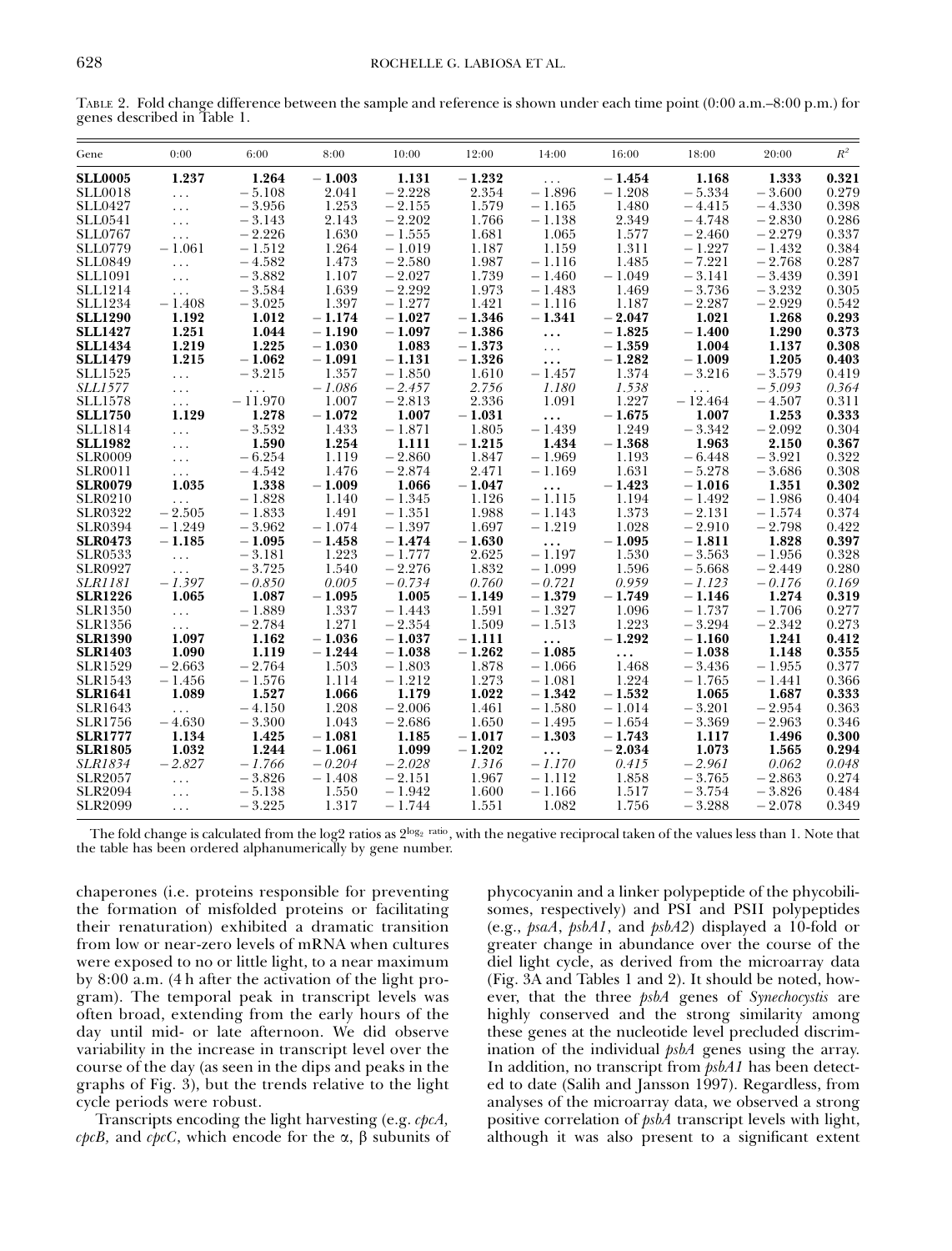

FIG. 3. Selected log<sub>2</sub> ratio mRNA transcript abundance in four categories (according to Cyanobase categorization; see text for details). (A) Photosynthetic electron transport and light harvesting. (B) Carbon fixation. (C) Regulatory. (D) Cell wall associated.

in the dark, as demonstrated by both the microarray data (Tables 1 and 2) and RNA blot hybridization (Fig. 4).

The increase in transcript abundance for most lightharvesting and photosystem polypeptides from the time when the lights were turned on (4:00 a.m.) until the time of maximum transcript accumulation was moderately steep, with the attainment of peak or near-peak levels of photosystem (e.g. *psaA* and *psbA2*) and light-harvesting (e.g.  $\epsilon p c B$  and  $\epsilon p c C$ ) transcripts by 8:00 a.m. (Figs. 3A and 4). The levels of most of these transcripts from midnight to 4:00 a.m. (especially for photosystem and light-harvesting mRNAs) were so low that reliable transcript level data could not be obtained for these time points and are not shown in Figs. 3, A and B). The decrease from maximum to minimum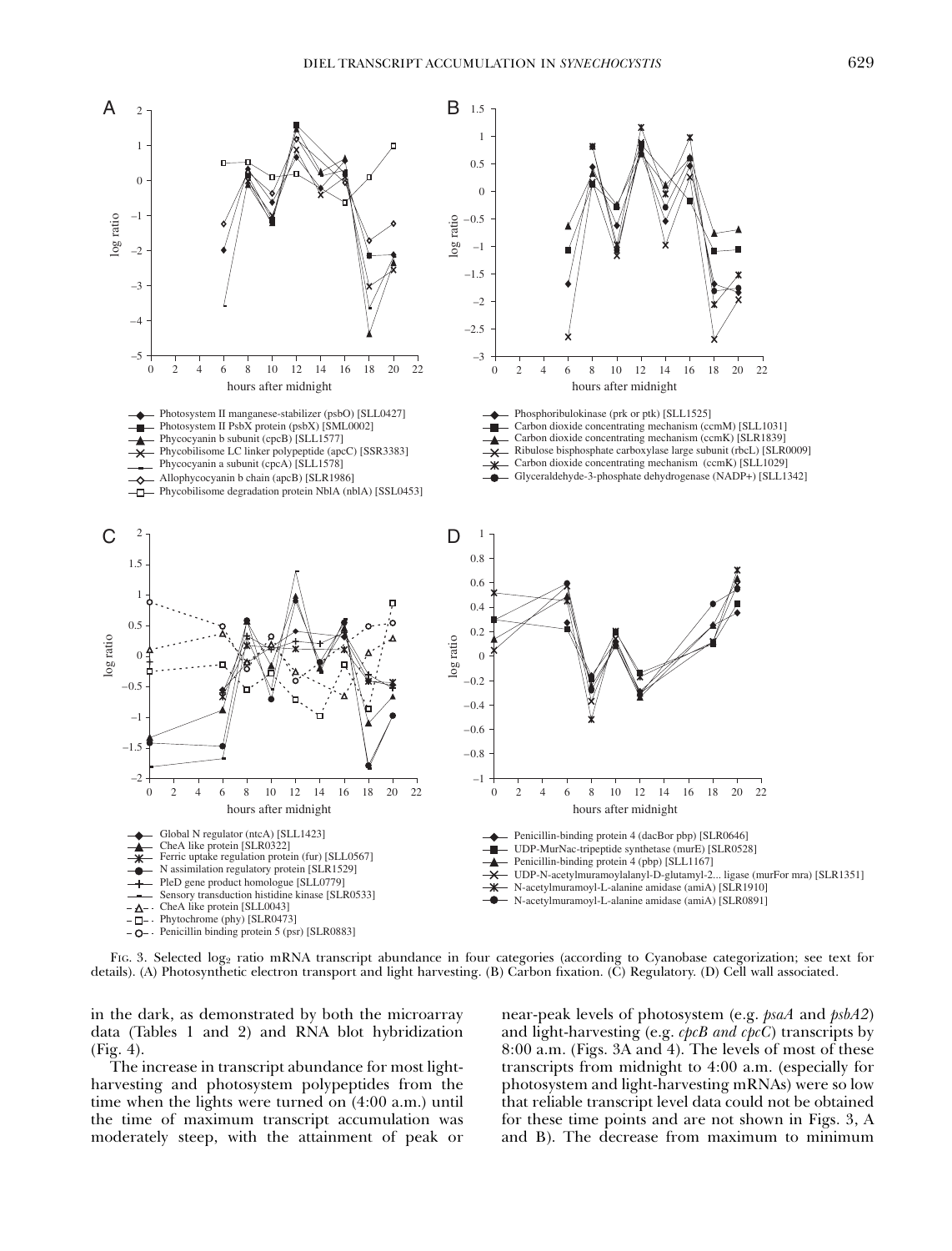FIG. 4. RNA blot hybridizations for three photosynthetic transcripts,  $cpcB$  (top),  $psaA$  (middle). and  $psbA2$  (bottom). Each lane shown here represents an individual time point. Note the similar patterns between the RNA blot hybridization and microarrays, with dramatic increases in transcript abundances after 8:00 a.m. The RNA blot hybridizations have been reshuffled for display purposes—the original order was not in time sequence in order to avoid positional biases. For  $\epsilon p c B$ , arrows 1 and 2 designate higher and lower molecular weight polycistronic transcripts consisting of cpcBAC2C1D and cpcBA, respectively. For psaA, arrow 1 denotes the specifically hybridizing psaA transcript, while arrow 2 denotes a non-specific hybridizing transcript. For psbA2, arrow 1 represents the cumulative level of all psbA transcript because the probe would not specifically hybridize to psbA2 mRNA.

mRNA levels as evening approached was generally fairly steep, with many attaining dark or near-dark levels by the time the light went off at 6:00 p.m. (Figs. 3 and 4). Interestingly, the transcript encoding NblA, a protein associated with degradation of the phycobilisome, showed a negative correlation with light (Fig. 3A, Tables 1 and 2).

There were also some transcripts encoding proteins that function in the maintenance and repair of DNA that were positively correlated with light, including those encoding two DnaK chaperones: a DNA ligase, and a DNA damage-inducible protein. These proteins may not be involved in replication per se, but may have a role in repairing damaged DNA during periods of rapid growth and exposure to excess excitation energy.

Many transcripts encoding non-photosynthetic proteins were also positively correlated with light. For example, mRNAs encoding enzymes involved in the assimilation of nutrients, including a transcript for nitrate transport protein NrtD, phosphate transporter polypeptides (PstB or PhoT) (Tables 1 and 2), the global nitrogen regulator (NtcA), and glutamate/ammonia ligase (GlnN) (Appendix S1), were highest during the day. The majority of the transcripts encoding proteins involved in cell division, including FtsZ, two out of four FtsH transcripts, and a cell division protein, were weakly positively correlated with light, with the FtsZ transcript peaking between 12:00 and 4:00 p.m. at a level  $>4$  fold higher than at 12:00 p.m. Transcripts encoding proteins required for carbon dioxide fixation, including CcmK, CcmM, CcmL, RbcL, RbcS, and Prk/Ptk, were very strongly positively correlated with the light level (Fig. 3B).

Transcripts exhibiting negative correlations with light. Although the transcripts that were positively correlated with light showed much stronger diel changes in abundance than those that were negatively correlated, a number of transcripts were strongly negatively correlated with light level (Tables 1 and 2 and Appendix S1 in bold, Fig. 3, C and D). The levels of these transcripts were lowest at 10:00 a.m.–3:00 p.m. (peak light period) and highest between 10:00 p.m. and 6:00 a.m. (dark period and transition into light period). This category includes transcripts encoding proteins involved in DNA synthesis, maintenance, replication, and degradation, including the transcripts for DNA polymerase (DnaZ), a DNA primosomal protein (PriA), and a glucose-inhibited division protein (GidA) (Tables 1 and 2). In addition, an entire set of transcripts associated with the production of components of the cell wall (murein sacculus and peptidoglycan), including those encoding MurE, MurF, AmiA, RoDA, PonA, and PonB, was also strongly negatively correlated with light (Tables 1 and 2 and Fig. 3D). The majority of transcripts encoding the TCA cycle proteins, including succinate dehydrogenase, fumarase, and malate/ lactate dehydrogenase, were also negatively correlated with light. Finally, while the transposons showed relatively weak correlations with time of day, of the few transposons with significant  $F$  scores, the majority were negatively correlated with the daylight period.

Behavior of transcripts with unknown function. Interestingly, the abundance of many mRNAs that encode polypeptides with no known function was significantly correlated (either negatively or positively) with time of day (the 20 with the highest correlation coefficients are shown in Table 3). These patterns may serve as a diagnostic that will help elucidate the physiological functions of the encoded polypeptides. We note that the levels of a number of these transcripts changed significantly just prior to the transition from light to dark and/or dark to light, indicating a possible circadian control (Table 3).

Confirmation by RNA blot hybridization. As noted earlier, some of the microarray results presented above

![](_page_8_Figure_9.jpeg)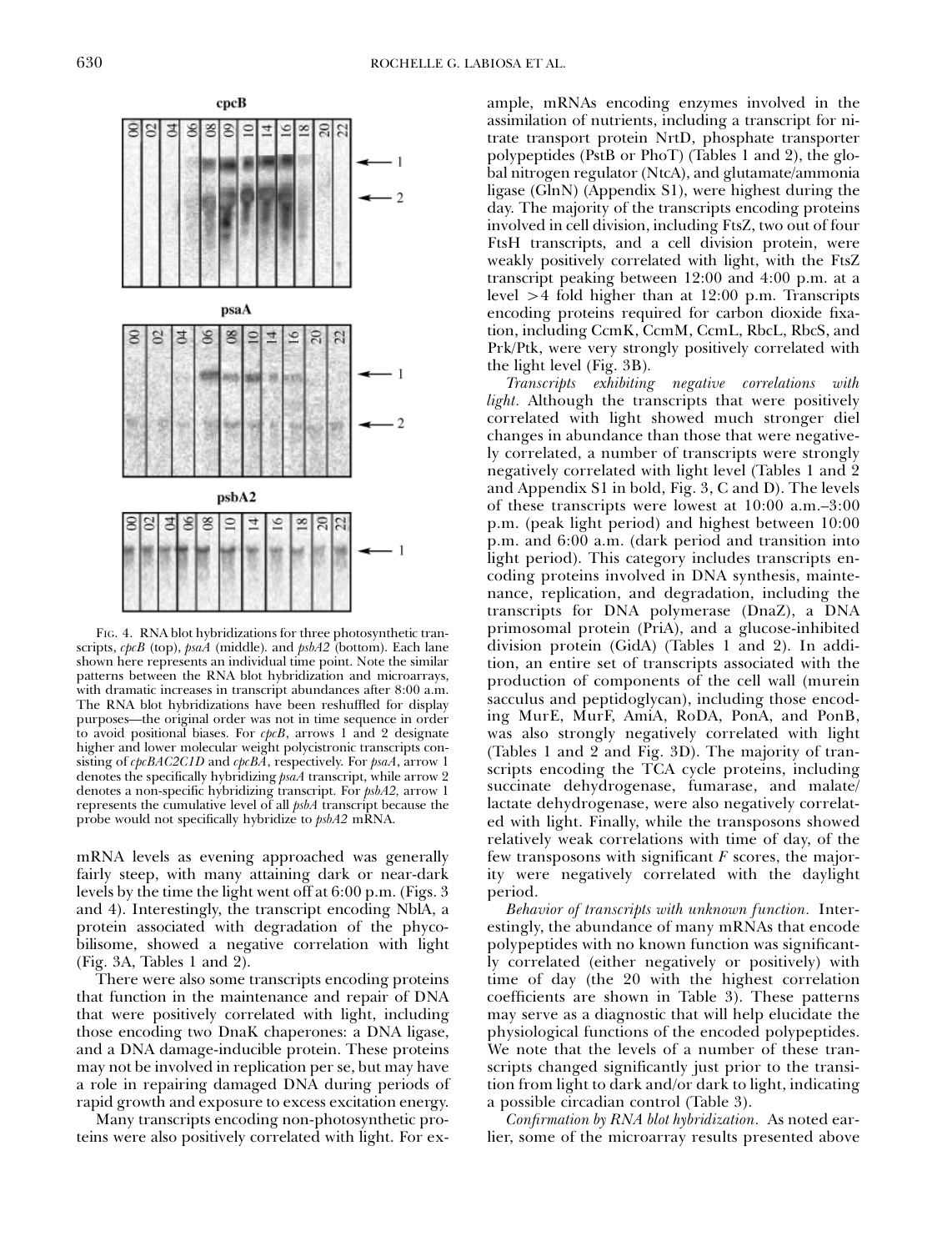were confirmed by RNA blot hybridizations using total RNA derived from the same set of samples used for the microarray analyses. For this analysis, we selected three photosynthetic genes (cpcB, psbA2, and psaA) that were all positively correlated with light level. Application of RNA blot hybridizations to examine levels of the cpcB, psbA2, and psaA transcripts over the diel cycle yielded results comparable to those of the microarray analyses; a fairly abrupt change in mRNA levels took place during the morning hours, with a maximum at or near midday, decreasing to near zero after dark (Fig. 4). The multiple hybridizing transcripts observed on the RNA blot when the  $\epsilon \phi cB$  gene probe was used reflects the fact that  $\epsilon \phi cB$  is part of an operon that contains the  $\mathit{cpcB}, \mathit{cpcA}, \mathit{cpcC2}, \mathit{cpcCl}$ , and cpcD genes, with some transcripts resulting from transcription of the entire operon, which represents cpcBAC2C1D (band 1), and others resulting from transcription of  $\epsilon \phi cA$  and  $\epsilon \phi cB$  (band 2) (Plank and Anderson 1995). The pattern of abundance for both the long and short transcripts changed to a similar extent over the diel cycle (Fig. 4).

Timing of gene activation. We were able to classify groups of genes based on the specific times in the diel cycle during which they become most active (Fig. 5). Overall, many fewer transcript abundances were above the limit of detection during the night than during the middle of the day, and the low signals from the arrays that were hybridized to RNA isolated from cells during the evening hours made the analyses of these arrays more difficult. Transcripts categorized within the same metabolic pathway tended to peak within 2–4 h of each other during the diel cycle, with some notable exceptions.

A number of transcripts encoding polypeptides involved in DNA replication and protein degradation (including the DNA replication initiator DnaA, aminopeptidase P (PepP), and various proteases) showed peak levels at 6:00 a.m. Transcripts encoding proteins with similar functions (e.g. RecR, PriA) were high at other time points during the dark phase of growth. Other genes peaking just before daylight include some that encode polypeptides involved in transporter function (components of the ABC transporter family), peptidoglycan and cell wall biosynthesis (AmiA, and several transcripts involved in the synthesis of murein sacculus), cell wall-associated penicillin binding proteins (PonA, RodA, and spore maturation protein B), and an assortment of genes with regulatory and/or cofactor binding function.

The levels of some transcripts peaked between 8:00 and 10:00 a.m.; most of these are involved in photosynthetic function, but others are involved in the degradation (LysA, ATP-dependent Clp proteaseregulatory subunit, ClpC, and ATP-dependent Clp protease proteolytic subunit, ClpP), modification (peptide chain release factor, PrfB, peptide methionine sulfoxide reductase, msrA or pms, and thiol:disulfide interchange protein, TrxA) and secretion of proteins (type 4 prepilin peptidase, HopD). In addition, peak nitrate transport (nitrate transporters NrtA and NrtC) coincided with the early morning.

Between 10:00 a.m. and 6:00 p.m., there was a peak in the levels of most transcripts encoding polypeptides involved in nutrient acquisition/assimilation, ribosomal protein synthesis and modification, and photosynthetic function. These included mRNAs encoding polypeptides of phycobilisomes (ApcA-E, CpcA-D and CpcG),

TABLE 3. Twenty unannotated (or ''hypothetical'') transcripts most strongly correlated with time of day.

| Gene           | $0:00$ a.m.                        | $6:00$ a.m. | 8:00 a.m. | $10:00$ a.m. | $12:00$ p.m. | $2:00$ p.m. | $4:00$ p.m. | $6:00$ p.m. | $8:00$ p.m. | $r^2$ |
|----------------|------------------------------------|-------------|-----------|--------------|--------------|-------------|-------------|-------------|-------------|-------|
|                | Positively correlated with daytime |             |           |              |              |             |             |             |             |       |
| <b>SLL1665</b> | $-1.198$                           | $-2.111$    | $-1.304$  | $-1.241$     | 1.009        | $-1.532$    | 1.053       | $-2.593$    | $-1.821$    | 0.173 |
| <b>SLR0551</b> | $-2.388$                           | $-2.020$    | 1.404     | $-2.336$     | 1.318        | $-2.299$    | 1.114       | $-2.328$    | $-1.447$    | 0.248 |
| <b>SLR0848</b> | $-1.088$                           | $-1.241$    | 1.020     | 1.092        | 1.176        | $-1.271$    | $-1.227$    | $-1.326$    | $-1.145$    | 0.117 |
| <b>SLR1187</b> | $-1.047$                           | $-1.409$    | 1.208     | $-1.145$     | 1.148        | $-1.361$    | 1.066       | $-1.702$    | $-1.301$    | 0.205 |
| <b>SLR1506</b> | $-1.209$                           | $-1.242$    | 1.105     | 1.063        | 1.115        | $-1.141$    | $-1.050$    | $-1.119$    | $-1.222$    | 0.244 |
| <b>SLR1816</b> | $-1.351$                           | 1.023       | 1.144     | 1.196        | $-1.046$     | $-1.172$    | 1.187       | 1.075       | $-1.049$    | 0.152 |
| <b>SLR1855</b> | $-1.716$                           | $-1.545$    | 1.018     | $-1.279$     | 1.144        | $-2.003$    | $-1.254$    | $-1.998$    | $-1.640$    | 0.228 |
| <b>SLR2087</b> | $-1.547$                           | $-1.174$    | 1.082     | $-1.070$     | 1.161        | 1.066       | $-1.073$    | 1.050       | $-1.369$    | 0.471 |
| <b>SSR0536</b> | $-1.247$                           | $-1.328$    | 1.205     | $-1.053$     | 1.178        | 1.100       | 1.048       | $-1.335$    | $-1.281$    | 0.322 |
| SSR2848        | $-1.377$                           | $-1.246$    | 1.038     | $-1.187$     | 1.497        | $-1.217$    | $-1.218$    | $-1.540$    | $-1.094$    | 0.119 |
|                | Negatively correlated with daytime |             |           |              |              |             |             |             |             |       |
| <b>SLL0148</b> | 1.389                              | 1.201       | $-1.031$  | 1.084        | $-1.183$     | $-1.266$    | $-1.437$    | 1.033       | 1.201       | 0.330 |
| <b>SLL0264</b> | 1.244                              | 1.354       | $-1.195$  | 1.198        | $-1.221$     | $-1.284$    | $-1.507$    | 1.232       | 1.403       | 0.326 |
| <b>SLL0355</b> | 1.122                              | 1.246       | $-1.291$  | 1.003        | $-1.336$     | $-1.607$    | $-1.851$    | $-1.072$    | 1.239       | 0.485 |
| <b>SLL0471</b> | 1.523                              | 1.356       | $-1.150$  | 1.080        | $-1.387$     | 1.021       | $-1.523$    | 1.137       | 1.348       | 0.501 |
| <b>SLL1233</b> | 1.281                              | 1.461       | 1.191     | 1.084        | $-1.233$     | 1.401       | $-1.076$    | 1.247       | 1.359       | 0.357 |
| SLR0617        | 1.596                              | 1.240       | $-1.206$  | 1.194        | $-1.352$     | $-1.347$    | $-2.948$    | 1.094       | 1.500       | 0.482 |
| <b>SLR0689</b> | 1.230                              | 1.321       | 1.092     | 1.284        | 1.010        | $-1.320$    | $-1.372$    | 1.056       | 1.495       | 0.328 |
| SLR1462        | 1.182                              | 1.062       | $-1.439$  | 1.147        | $-1.457$     | $-1.353$    | $-1.952$    | 1.092       | 1.244       | 0.364 |
| <b>SLR1603</b> | 1.044                              | 1.357       | $-1.090$  | 1.178        | $-1.333$     | 1.214       | $-2.198$    | $-1.013$    | 1.616       | 0.363 |
| SSR0756        | 1.217                              | 1.092       | $-1.309$  | $-1.018$     | $-1.292$     | $-1.511$    | $-1.388$    | $-1.072$    | $-1.007$    | 0.342 |
|                |                                    |             |           |              |              |             |             |             |             |       |

Data presented here include the gene number, fold change values at each time point (calculated as in Table 2), and the results for the correlation ( $r^2$ ) between transcript response and time of day. Only genes for which all time points contained all values are included.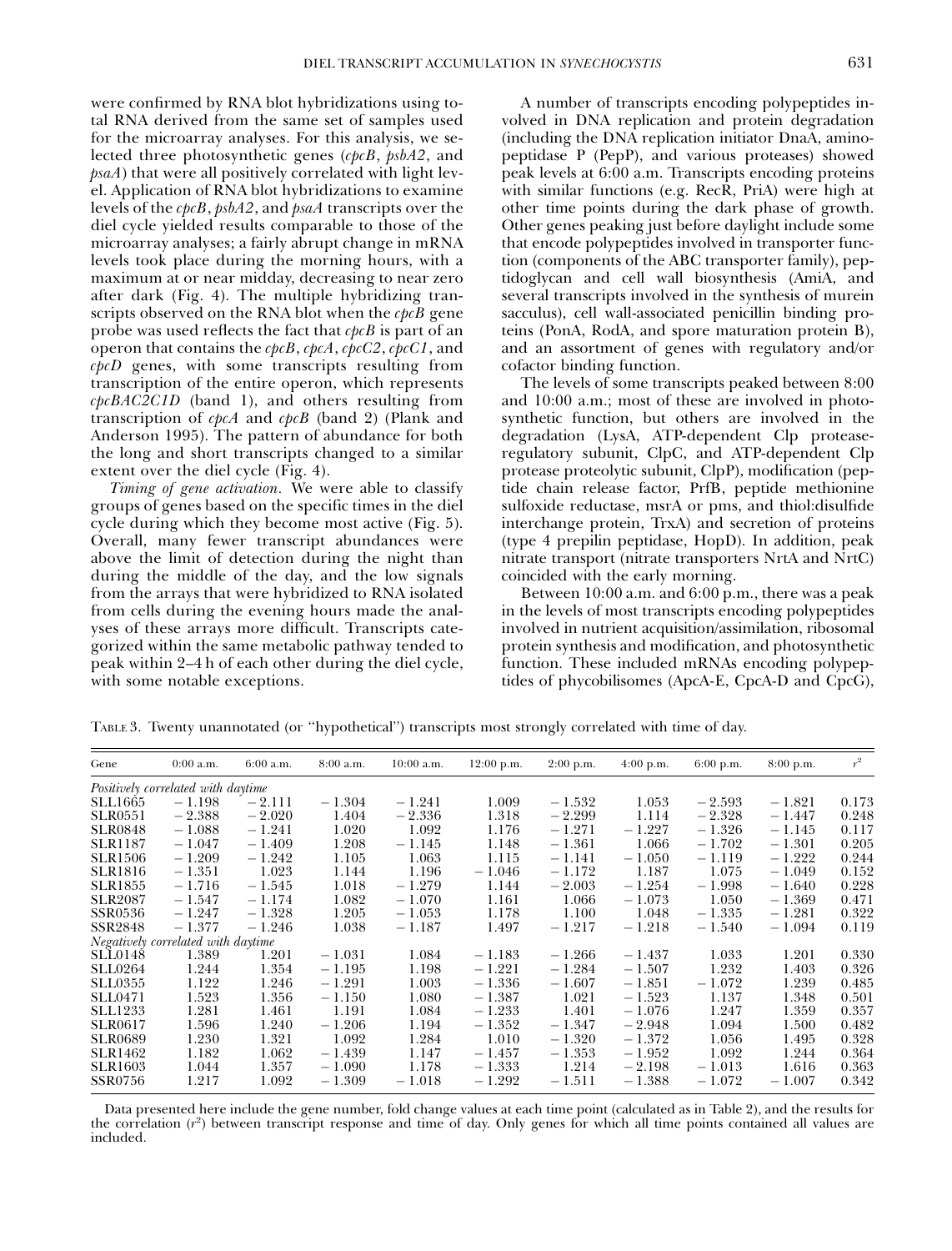![](_page_10_Figure_1.jpeg)

FIG. 5. Qualitative summary depicting the peak transcript abundances over the diel cycle for selected Cyanobase categories, including CO2 fixation, cell division, DNA replication, light harvesting, photosystems, nitrogen uptake, transposons, and glycolysis, based on transcripts with at least four good time points. The length of the arrow and box represents the approximate span of time over which the abundance of different transcripts in a category peaks.

PSI (PsaA-B, PsaE-F, and PsaL), PSII (PsbA2, PsbA3, PsbJ, PsbT-V, PsbO, and PsbX), carbon fixation and concentrating mechanisms (CcmK through CcmM, RbcL, RbcS, Tpi, and Ptk/Prk), ATP synthesis (AtpA-I), chaperone function (GroES, GroEL, and DnaK), cell division (one out of two significantly correlated FtsH transcripts and, FtsZ, the ''cell division cycle protein,'' maf protein, and the septum site-determining protein, MinD), NADH dehydrogenase (NdhA, NdhB, NdhD, NdhF, NdhG, NdhH, NdhI, and NdhK-L), nitrogen assimilation (GltB, GlnA, GlnN, NirA, and CynS), various regulatory and transport processes (particularly, sensory histidine kinases, and nitrogen and phosphate transporter components), as well as many ribosomal polypeptides. Other transcripts encoding polypeptides involved in photosynthesis and inorganic carbon fixation and metabolism peaked by the late afternoon (4:00 p.m.), including ApcF, PsaD, PsaK, PsbA2, PsbH, PsbL, CcmA, NdhC, and NdhJ. This group also contained genes encoding chaperone polypeptides (GrpE) and proteins associated with the uptake of sulfate, phosphate, iron, and other metal ions.

Many transcripts encoding polypeptides involved in DNA replication and repair and transposition peaked between 6:00 and 12:00 p.m. (including PriA, glucoseinhibited division proteins, GidA and GidB, RecJ, RecG, RecN, DnaG, DnaX, LigA, and various helicases), as did some genes encoding polypeptides associated with glycolysis (pgi, Gap1, PykF, and PfkA), transposons, and protein degradation. Peak abundances for mRNAs encoding enzymes of the structural components of the cell wall (PonB, AmiA, and MurC through MurF) and some transporter function (Na/H antiporters, BraE, ABC transporter, and iron transporters) also peaked between 10:00 p.m. and midnight.

It should be noted that some transcripts associated with particular metabolic pathways did not follow the same pattern as the majority of the other transcripts. For example, under the DNA replication and repair Cyanobase categories, the majority of the transcripts encoding the chaperones DnaJ and DnaK peaked during the day, unlike the majority of the other DNA replication, transcription, and degradation transcripts. In addition, under the light-harvesting and photosystem categories, the transcript encoding the PSII PsbN protein (psbN) and the phycobilisome degradation protein NblA (nblA) peaked during the night, instead of during the day when the rest of the light-harvesting transcripts reached their maximum level.

#### DISCUSSION

Photosynthetic organisms such as cyanobacteria must balance available light energy over the diel cycle with their basal energy needs, their reproductive demands, and the repair of systems that are damaged as a consequence of metabolic activity (e.g. photosynthesis, which generates reactive oxygen species). Therefore, these organisms are constantly monitoring their light environment and adjusting gene expression and metabolic processes to light conditions or according to the daily cycle. In this study, we found that over the diel cycle, the growth of cells in the cyclodyn occurred exclusively during the day and was most rapid during the afternoon when photosynthesis was at its maximum. However, many transcript abundances increased much earlier than the peak in irradiance or growth, consistent with a response to redox state (Li and Sherman 2000, Van Waasbergen et al. 2002), circadian (Liu et al. 1995, Kondo et al. 1997, Golden and Canales 2003), or photoreceptor control (Franklin and Whitelam 2004). Gene expression that anticipates the change in light conditions may be regulated by a circadian clock, and this pattern is witnessed in the levels of several transcripts, such as psbA.

Transcript abundance during the day. Many transcripts involved in biosynthetic and metabolic processes are abundant during the day, when anabolism the building up of complex molecules—appears to be most active. The transcripts that peak during the day include those encoding components that are part of the light-harvesting apparatus and the photosystems, and that function in cell division, inorganic carbon fixation, nitrogen uptake and utilization, and aspects of gene regulation (based on increased levels of mRNAs for regulatory elements).

Transcript encoding components of the lightharvesting/photosynthetic apparatus remained high throughout the daylight period, a phenomenon not observed in previous studies that assessed photoacclimation under light-stress conditions (Muramatsu and Hihara 2003, Hsiao et al. 2004). Many mRNAs encoding polypeptides of the photosynthetic apparatus were positively correlated with light, with the strongest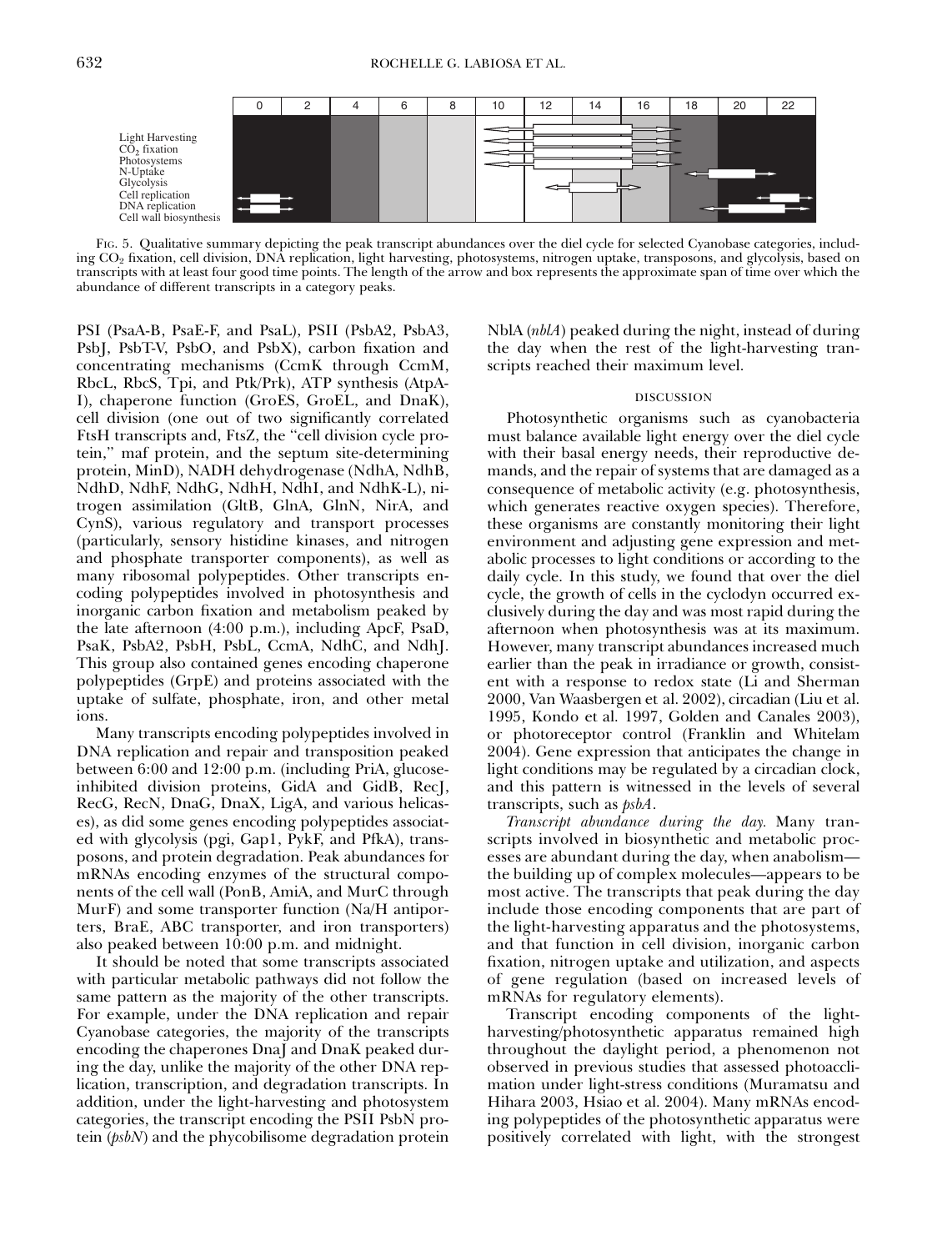encoding PsaA, CpcB, and CpcA; the first polypeptide is a subunit of the reaction center of PSI while the latter two are components of the light harvesting phycobilisomes. The *psaA* and *cpcB* transcripts were nearly undetectable during the dark phase of the diel cycle. These results suggest that the cells increase their potential to synthesize the light-harvesting/photosynthetic apparatus throughout the day and that more transcripts are required for increased translation of polypeptides of the photosynthetic apparatus during periods of active growth.

Several transcripts encoding polypeptides responsible for cell division were most abundant during the day, including those encoding FtsZ. This agrees with the work of Holtzendorff et al. (2001) on the marine cyanobacterium Prochlorococcus marinus 9511. In Prochlorococcus marinus, the mRNA encoding the cell division protein FtsZ was positively correlated with light, showing a maximum transcript level  $\sim 10$  h after the onset of light. The coordination of increased growth with the timing of maximum light level (typically noon) has been observed in many bacteria, including cyanobacteria, and in both freshwater and marine species of cyanobacteria (Holtzendorff et al. 2001, 2002, Jacquet et al. 2001). The timing of cell division may be either circadian or light quality and/or irradiance controlled, although the former appears to be responsible for the timing of cell division in phytoplankton such as Prochlorococcus spp. (Shalapyonok et al. 1998). It should be noted that one transcript encoding the cell division protein FtsH is most abundant at night, but other FtsH transcripts are most abundant during the day.

The maximum transcript abundances for the carbon and nitrogen assimilation pathways coincided with the maximum light level, and the transcripts were maintained at a high level into the evening hours. This suggests that light harvesting and energy transfer are in synchrony with the accumulation of fixed carbon and the uptake of nutrients into the cell. Specifically, the transcript encoding RUBISCO (RbcS and RbcL), which is known to be the rate-defining protein for carbon fixation and accumulation in the cell, is highest during the day, as are transcripts associated with the carbon-concentrating mechanism. In addition, transcripts encoding proteins for glutamate-ammonia ligase and ferrodoxin-nitrite reductase, together with nitrogen assimilation regulatory proteins and regulatory elements involved in nutrient acquisition and assimilation, follow a pattern similar to, albeit weaker than, that of the light-harvesting and photosystem transcripts. This pattern of transcript accumulation makes sense given the need for cellular materials during the time when cell division is taking place and energy is available to reduce carbon and nitrogen. Interestingly, many transcripts encoding polypeptides involved in nutrient assimilation exhibited neither a night-time increase nor a constant level during the day. Instead, these transcripts peaked during mid-day, similar to the light-harvesting transcripts, suggesting that nutrient assimilation may indeed be more prevalent during the day, when energy generated by photosynthetic electron transport can be used for assimilatory processes. Diel cycles in nutrient uptake similar to those that we have observed at the transcript level have been found during studies of the open ocean and lakes, as well as in laboratory cultures (Litchman et al. 2004). It should also be noted that during rapid growth, the transcripts needed for basic cell function such as the nutrient assimilation and light-harvesting transcripts would most likely be replicated to avoid dilution during the growth and division of the cell.

It is also clear that transcripts for a number of regulatory elements showed a sustained increase during the daylight hours. Some of these encode sensory histidine kinases and others encode response regulators. Our results suggest that many regulatory factors are associated with growth and/or with light responses. For example, the response regulator encoded by slr0081, a member of the *ompR* family of osmotic response regulators (Kenny 2002), is positively correlated with light. While OmpR is involved in osmotic stress responses, other members of this gene family in Synechocystis (slr0115 and slr0947, or rpaA and rpaB) regulate the coupling of phycobilisomes to photosynthetic reaction centers (Ashby and Mullineaux 1999). The polypeptide encoded by slr0081 is very similar to the RpaA and RpaB polypeptides. In addition, Li and Sherman (2000) found that sll0797 or rppA, encoding another polypeptide similar to OmpR, was part of a two-subunit response regulator controlling the synthesis of PSII through redox sensing. The mRNA abundance pattern of sll0797 was similar to that of slr0081, although the significance level was lower. This aggregate information raises the possibility that the slr0081 polypeptide plays a role in controlling a specific light response. The transcripts encoding other regulatory factors such as CheA (also called TaxA), which play important roles in light-responsive motility (Bhaya et al. 2001), are also responsive to light levels.

It is important to keep in mind that increases in transcript abundance are not necessarily related to the metabolic rate; increases in some transcripts in the light period appear to reflect changes in the rates of degradation of proteins, and in some instances, an increase in the level of mRNA may not lead to a change in the steady state level of the encoded protein. For example, under oxidative stress, the *psbA* transcripts, which encode the light responsive reaction center polypeptides of PSII, increase significantly (Clarke et al. 1993, Kulkarni and Golden 1994). This is primarily because the D1 protein, which is encoded by psbA, is susceptible to oxidative damage within the reaction center and is rapidly degraded in high light. Therefore, more transcripts are needed for translation to replace the rapidly degrading D1 polypeptide. In this study, because the average peak irradiance was significantly below that saturating photosynthesis, the lightharvesting requirements of the cells were always high. Furthermore, even though the phycocyanin mRNA level may have increased by 10-fold during the day, the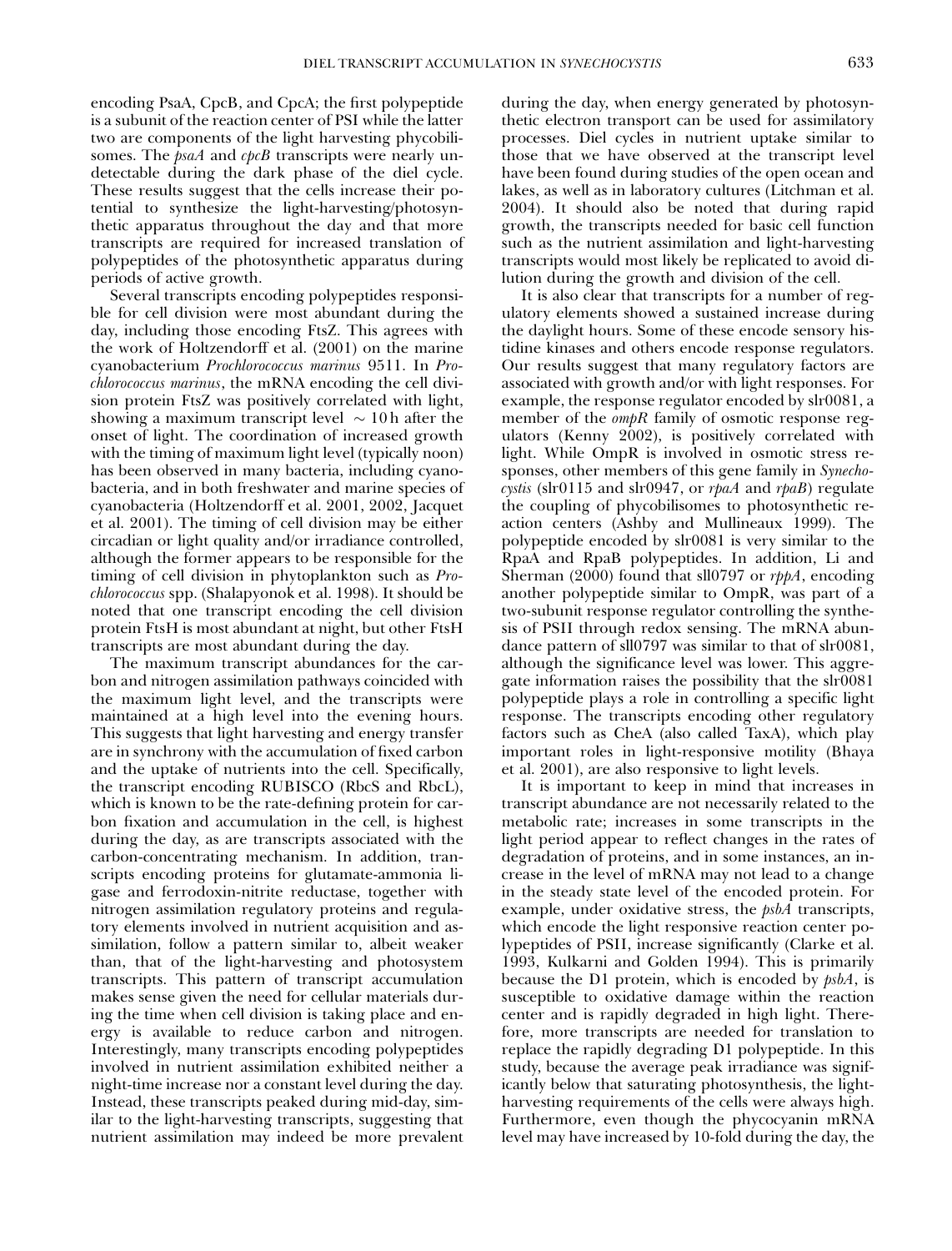in vivo spectral absorption data showed that the level of the phycocyanin polypeptide in the cell did not dramatically increase. These results suggest that an increase in transcripts encoding phycobilisome polypeptides serves in the synthesis of new phycobilisomes during rapid growth in the light period.

Transcript abundance at night. The set of metabolic processes that are thought to be more active in the evening include DNA replication, cell wall biosynthesis, aspects of energy metabolism, and potential transposon activity. Replication of DNA and cell division were previously observed to occur during different phases of the cell cycle (Binder and Chisholm 1990, Holtzendorff et al. 2001). This is consistent with the changes in the mRNA content of the cell that we noted in this study. Cell division was observed at mid-day and coincided with peak abundance of mRNAs that encode FtsZ and other cell division polypeptides. Meanwhile, a number of transcripts associated with DNA replication were more abundant at night (e.g. GidA, PriA, DnaZ, DnaJ). Interestingly, we found that transcripts encoding polypeptides for cell wall biosynthesis were more abundant at night and in the early morning than they were during mid-day. A regulatory element (slr0883 in Fig. 3D) controlling the synthesis of certain polypeptides with cell wall function also peaked during the evening. These data suggest that the building blocks for cell wall biosynthesis are generated during the night or in the early morning, and that these building blocks are then used for rapid assembly of cell wall components during mid-day cell division.

Our observation that some transcripts encoding enzymes involved in glycolysis and the oxidative pentose phosphate pathway (e.g. Gap1, DevB) peaked in the evening is consistent with existing physiological data (Stal and Moezelaar 1997, Knowles and Plaxton 2003). For example, although knowledge of dark carbon energy metabolism is as yet incomplete, some studies have shown that glycogen accumulated during the day is catabolized by glycolysis and the oxidative pentose phosphate pathway during the night, producing ATP and anabolic precursors (Stal and Moezelaar 1997). Our data further show that the maximum transcript levels encoding these two enzymatic pathways lag the peak abundance of carbon fixation transcripts, which are highest during the day. These findings suggest that the cells accumulate fixed carbon during the day when excitation energy can be harvested, while the net organic carbon levels decrease in the evening when the cells are undergoing catabolic processes required for cell maintenance in the absence of photosynthesis.

Curiously, we found that transcription associated with many of the Synechocystis transposons (whose presence indicates genetic mobility) (DuFresne et al. 2003) appears to have occurred in the evening when the cells are not growing. While it is difficult to interpret the significance of this result, we suggest that such activity might be beneficial for the generation of bacterial variants when the cells are maintained under conditions that would prevent their growth. Such variants may find new ways to utilize environmental resources, possibly giving them a selective advantage over their competitors.

Overall changes in gene expression. The present study provides us with a global view of the metabolic changes that occur in cells in response to diel changes in irradiance. While our data suggest that broad categories of activities in Synechocystis vary during diel cycling, these results must be substantiated at the protein and/or enzyme activity levels. However, analyses of the levels of the transcripts within the broad temporal divisions used here (day vs. night) under conditions of naturally varying light levels demonstrate that increased transcript levels are generally sustained over an entire phase of the light cycle. Often, genes that become active in the morning hours show sustained activity throughout the day.

Even under diel light cycling where differences in perceived irradiance between night and day are relatively small (dark vs.  $\sim 31 \,\mu\text{mol}$  photons  $\cdot$  m<sup>-2</sup> $\cdot$ s<sup>-1</sup>), we found that changes in the abundance of transcripts encoding proteins in the photosynthetic apparatus or other metabolic pathways were significant. These results have implications concerning the way in which the input light is sensed. Specifically, although light may be sensed through the activity of photosynthetic electron transport and the redox state of the cell (Escoubas et al. 1995, Li and Sherman 2000, Im and Grossman 2002, Van Waasbergen et al. 2002), transcripts for a number of genes monitored in this study become abundant in the early morning hours when light levels are very low; such conditions would not elicit marked changes in either photosynthetic activity or cellular redox potential. Rather, the transcript levels and gene activities may be controlled by specific photoreceptors that either work independently of, or in conjunction with, the circadian clock. If this is correct, it will be critical to identify those molecules that act as photoreceptors and the wavelengths of light that are being used as signals, as light quality as well as irradiance affects the potential for these phytoplankton to photoacclimate successfully in nature (Grossman et al. 2001).

Our study of the molecular responses of Synechocystis to gradual changes in the diel light level differ markedly from studies where cyanobacteria underwent light stress during transitions from low light (or darkness) to high light, or where they were maintained in sustained high light. In our study, many of the photosystem transcripts, including psaA, increased in abundance at the beginning of the light period and remained high throughout the day, with some transcripts maintained at moderate levels after the lights were turned off. Under sustained high light conditions, many transcripts encoding proteins of PSI have been shown to decline upon exposure of cells to high light. In the work of Hihara et al. (2001), the transcript for *psaA* declined by 3-fold when Synechocystis cells were abruptly transferred from low to high light. Under the latter condi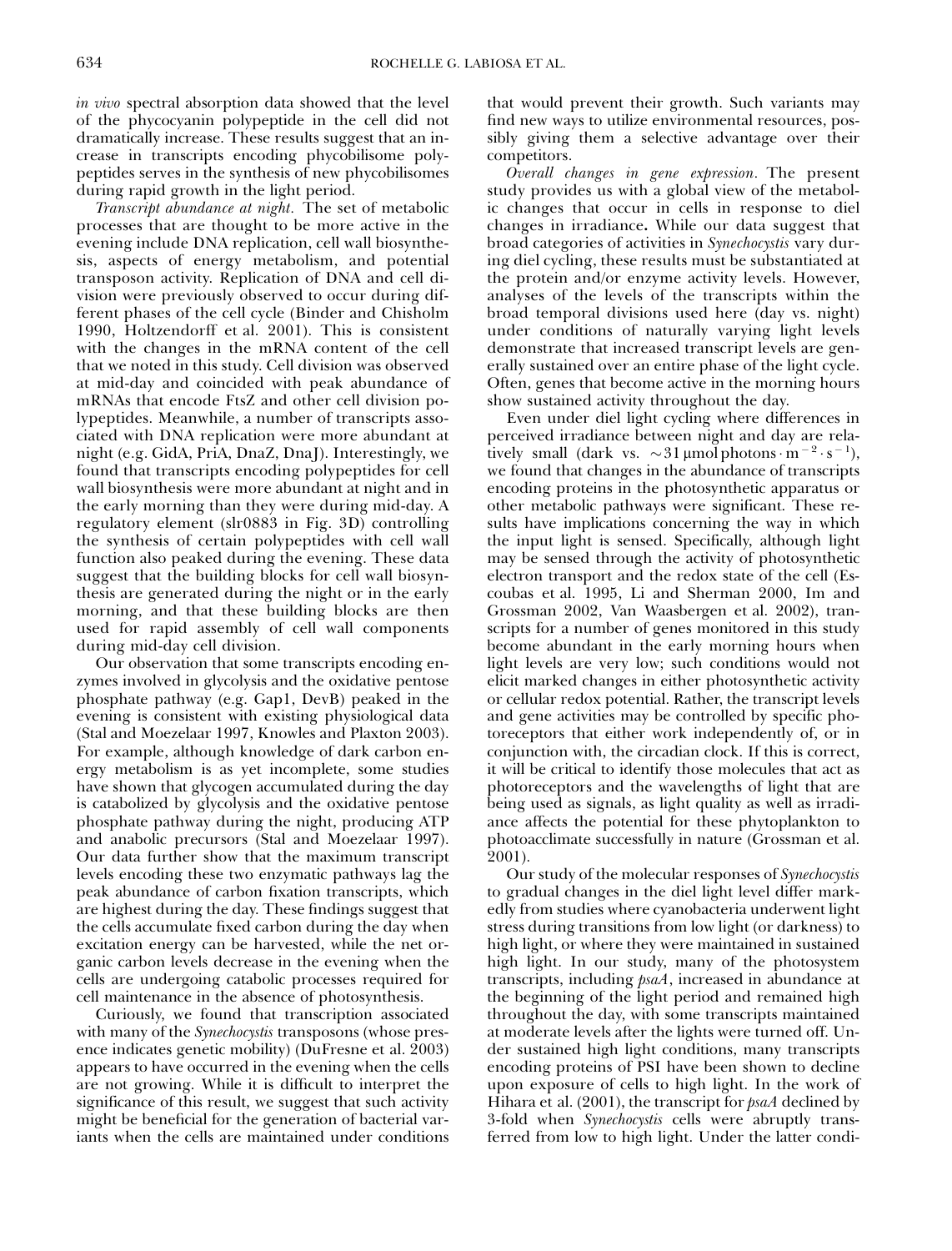tions, photosynthetic electron transport was saturated and the cells were undergoing high light stress. After the cells adjusted to the high light conditions, the psaA transcript level returned to 50–100% of that observed under low light conditions.

A similar situation occurred for a number of transcripts encoding proteins of the light-harvesting apparatus. For example, in our study, a number of the cpc transcripts strongly increased in abundance during the daytime, but in the study conducted by Hihara et al.  $(2001)$ , the *cpc* transcripts declined by approximately 95% immediately following exposure of the cells to high light. It is notable that after 15 h in the high light environment of the Hihara et al. (2001) study, the transcript levels increased to approximately 50% of the initial low light level. The differences in transcript levels observed after an abrupt change in the intensity of light to which the cells are exposed may reflect an extreme stress response, which is alleviated to some extent as the cells photoacclimate and establish a new cellular homeostasis.

Our data show that naturally varying light exposure induced significant changes in mRNA levels within Synechocystis, but that the sign of the changes often differed between our study and those studies in which there was a sudden and dramatic increase in light levels (Hihara et al. 2001), conditions that can elicit a stress response in the cells. However, in determining the absolute difference between a stress response and the gradual diel response, the timing of sampling of the culture is critical; cells adjust their photosynthetic state on the scale of hours, so a sampling gap longer than two hours between large shifts in irradiance would not capture the initial response of the cells. In addition, our global examination of mRNA abundances revealed that many pathways in the cell appear to be timed with diel changes in light. In addition to the photosynthetic pathway, fluctuations in transcript levels for mRNAs encoding proteins involved in DNA replication and repair, cell division, the synthesis of cell wall material, and nutrient assimilation pathways were strongly correlated to the light cycle. Further studies will reveal how well the metabolic state of the cell is reflected in mRNA transcript abundance, and whether the correlations discovered in this study are valid for most other phytoplankton.

We thank A. Pohorille, P. Langley, and T. Reddy. This work was supported, in part, by the Carnegie Institution of Washington and grants from the NASA Biomolecular Systems Research Programs and the Stanford Office of Technology Licensing (grant #127P363-2-BCZ-103). It was also supported in part by a grant to A. R. G., NSF OCE-0450874. This is Carnegie Institution of Washington Publication number 1682.

- Ashby, M. K. & Mullineaux, C. W. 1999. Cyanobacterial ycf27 gene products regulate energy transfer from phycobilisomes to photosystems I and II. FEMS Microbiol. Lett. 181:253–60.
- Belykh, O. I. & Sorokovikova, E. G. 2003. Autotrophic picoplankton in Lake Baikal: abundance, dynamics, and distribution. Aquat. Ecosyst. Health Manage. 6:251–61.
- Bhaya, D., Takahashi, A. & Grossman, A. R. 2001. Light regulation of type IV pilus-dependent motility by chemosensor-like elements in Synechocystis PCC6803. Proc. Natl. Acad. Sci. USA 98:7540–5.
- Binder, B. J. & Chisholm, S. W. 1990. Relationship between DNA cycle and growth rate in Synechococcus-sp strain PCC 6301. J. Bacteriol. 172:2313–9.
- Blankenship, R. E. 2002. Molecular Mechanisms of Photosynthesis. Blackwell Scientific Ltd., London, UK, 321 pp.
- Bruyant, F., Babin, M., Sciandra, A., Marie, D., Genty, B., Claustre, H., Blanchot, J., Bricaud, A., Rippka, R., Boulben, S., Louis, F. & Partensky, F. 2001. An axenic cyclostat of Prochlorococcus PCC 9511 with a simulator of natural light regimes. J. Appl. Phycol. 13:135–42.
- Clarke, A. K., Hurry, V. M., Gustafsson, P. & Oquist, G. 1993. 2 Functionally distinct forms of the photosystem-II reactioncenter protein D1 in the cyanobacterium Synechococcus sp PCC 7942. Proc. Natl. Acad. Sci. USA 90:11985–9.
- Dufresne, A., Salanoubat, M., Partensky, F., Artiguenave, F., Axmann, I. M., Barbe, V., Duprat, S., Galperin, M. Y., Koonin, E. V., Le Gall, F., Makarova, K. S., Ostrowski, M., Oztas, S., Robert, C., Rogozin, I. B., Scanlan, D. J., de Marsac, N. T., Weissenbach, J., Wincker, P., Wolf, Y. I. & Hess, W. R. 2003. Genome sequence of the cyanobacterium Prochlorococcus marinus SS120, a nearly minimal oxyphototrophic genome. Proc. Natl. Acad. Sci. USA 100:10020–5.
- Escoubas, J. M., Lomas, M., LaRoche, J. & Falkowski, P. G. 1995. Light-intensity regulation of CAB Gene-transcription is signaled by the REDOX state of the plastoquinone pool. Proc. Natl. Acad. Sci. USA 92:10237–41.
- Franklin, K. A. & Whitelam, G. C. 2004. Light signals, phytochromes and cross-talk with other environmental cues. J. Exp. Bot. 55:271–6.
- Fujita, Y., Murakami, A. & Ohki, K. 1987. Regulation of photosystem composition in the cyanobacterial photosynthetic system: the regulation occurs in response to the redox state of the electron pool located between the two photosystems. Plant Cell Physiol. 28:283–92.
- Gill, R. T., Katsoulakis, E., Schmitt, W., Taroncher-Oldenburg, G., Misra, J. & Stephanopoulos, G. 2002. Genome-wide dynamic transcriptional profiling of the light-to-dark transition in Synechocystis sp. strain PCC 6803. J. Bacteriol. 184:3671–81.
- Golden, S. S. & Canales, S. R. 2003. Cyanobacterial circadian clocks—timing is everything. Nat. Rev. Microbiol. 1:191–9.
- Gollub, J., Ball, C. A., Binkley, G., Demeter, J., Finkelstein, D. B., Hebert, J. M., Hernandez-Boussard, T., Jin, H., Kaloper, M., Matese, J. C., Schroeder, M., Brown, P. O., Botstein, D. & Sherlock, G. 2003. The Stanford microarray database: data access and quality assessment tools. Nucleic Acids Res. 31:94–6.
- Grossman, A. R., Bhaya, D., Apt, K. E. & Kehoe, D. M. 1995. Lightharvesting complexes in oxygenic photosynthesis: diversity, control, and evolution. Annu. Rev. Genet. 29:231–88.
- Grossman, A. R., Bhaya, D. & He, Q. F. 2001. Tracking the light environment by cyanobacteria and the dynamic nature of light harvesting. J. Biol. Chem. 276:11449–52.
- Grossman, A. R., van Waasbergen, L. G. & Kehoe, D. 2003. Environmental regulation of phycobilisome biosynthesis. In Green, B. & Parson, W. [Eds.] Light-Harvesting Antennas in Photosynthesis. Kluwer, Boston, MA, pp. 471–93.
- Havaux, M., Guedeney, G., He, Q. & Grossman, A. R. 2003. Elimination of high-light-inducible polypeptides related to eukaryotic chl a/b-binding proteins results in aberrant photoacclimation in Synechocystis PCC6803. Biochim. Biophys. Acta 1557:21–33.
- Hihara, Y., Kamei, A., Kanehisa, M., Kaplan, A. & Ikeuchi, M. 2001. DNA microarray analysis of cyanobacterial gene expression during acclimation to high light. Plant Cell 13:793-806.
- Hihara, Y., Sonoike, K. & Ikeuchi, M. 1998. A novel gene, pmgA, specifically regulates photosystem stoichiometry in the cyanobacterium Synechocystis species PCC 6803 in response to high light. Plant Physiol. 117:1205–16.
- Hihara, Y., Sonoike, K., Kanehisa, M. & Ikeuchi, M. 2003. DNA microarray analysis of redox-responsive genes in the genome